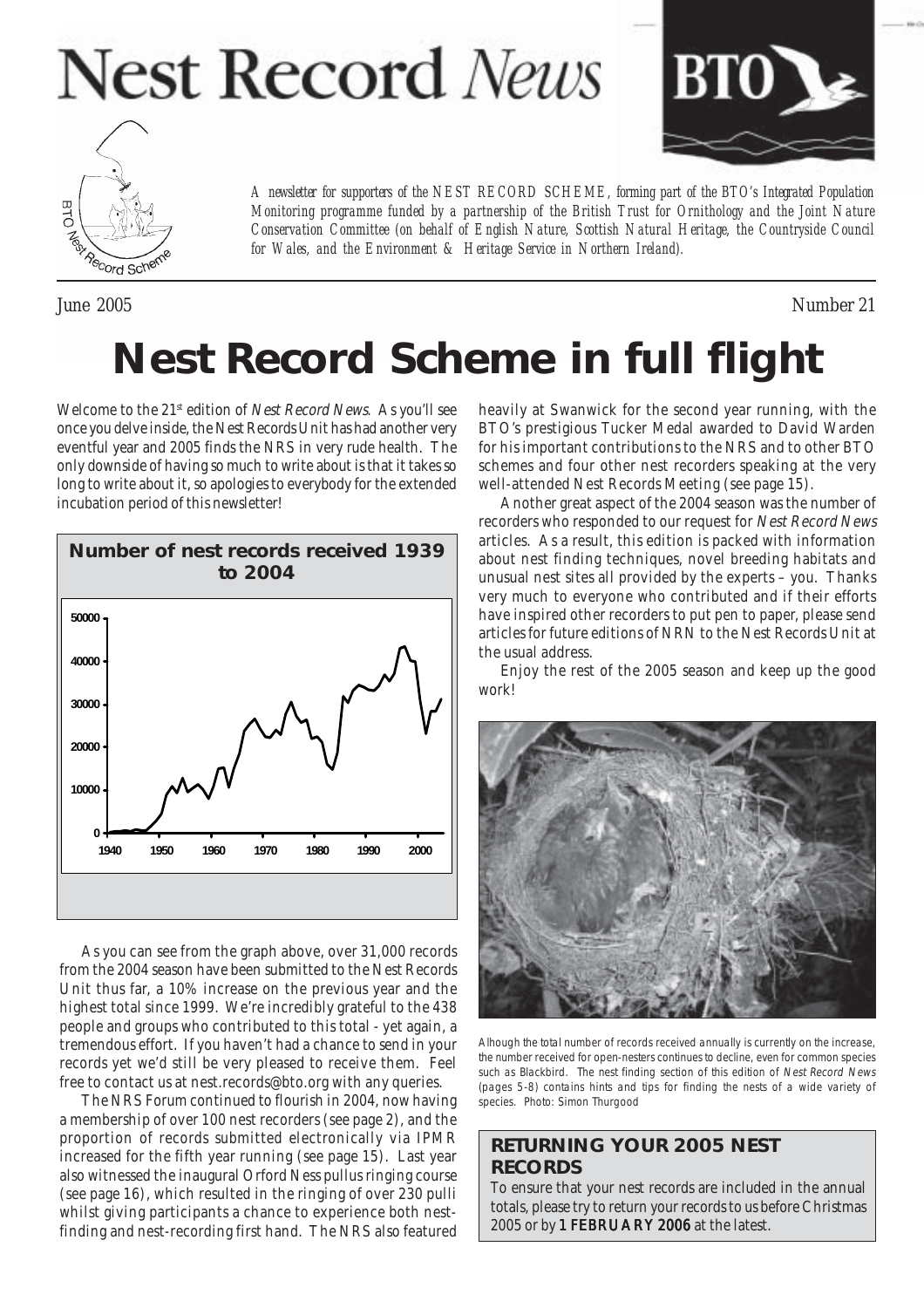# **The NRS Yahoo! email forum – it's good to talk**

As the NRS Forum approaches its second birthday, membership has expanded to 116 recorders, approximately 25% of the active recorders in the country – an impressive total considering that by no means everyone has got access to email. 2005 even saw the Forum go international, with keen Dutch nest finder Peter Alblas joining the ranks.

The Forum was set up with the express intent of helping nest recorders to exchange ideas and techniques and to keep each other posted on the season's progress as events unfolded. Thus far, over 350 messages have been posted - topics of discussion over the past 12 months include:

- · Open-nesting species re-using old nests
- **Marking Lapwing nests**
- Hornets in nest boxes
- Early nesting attempts in 2005
- **Finding Woodcock nests**
- Dead adult birds found on the nest

Many thanks to all contributors for making the NRS Forum such a lively and informative discussion group!



To be able to receive emails and post them on the Forum, you DO NOT have to be registered with Yahoo! Groups (contrary to the information in last year's NRN – sorry about that!). Simply send an email to nrsforum-subscribe@yahoogroups.com and we

can add you to the list of members. Once you've had an email saying that you've been accepted onto the group, you can post messages by sending them to nrsforum@yahoogroups.com. Membership is restricted to registered ringers and nest recorders and all messages are moderated by the Nest Records Unit so that no junk emails can be posted on the site.

If you do wish to become a Yahoo! Groups member (it's free) you can also gain access to the NRS Forum website which allows you to browse all the messages that have ever been posted on the site at leisure – visit the website at http://uk.groups.yahoo.com, click on the 'New Users' link and follow the instructions to sign up.



#### **Staff changes**

Two members of the NRS team have recently moved on to pastures new: Peter Beaven and Angela Rickard. We thank them warmly for all their hard and effective work in supporting the Scheme. Angela's role has been taken over by Mandy Andrews and we hope to appoint a new Nest Records Officer soon.

# **Contents**

We are very grateful to Jane Waters for DTPing Nest Record News, to Mark Grantham for help in its production and Bridget Griffin. Karen Wright, Alex Banks, Jacquie Clark and Su Gough for proof-reading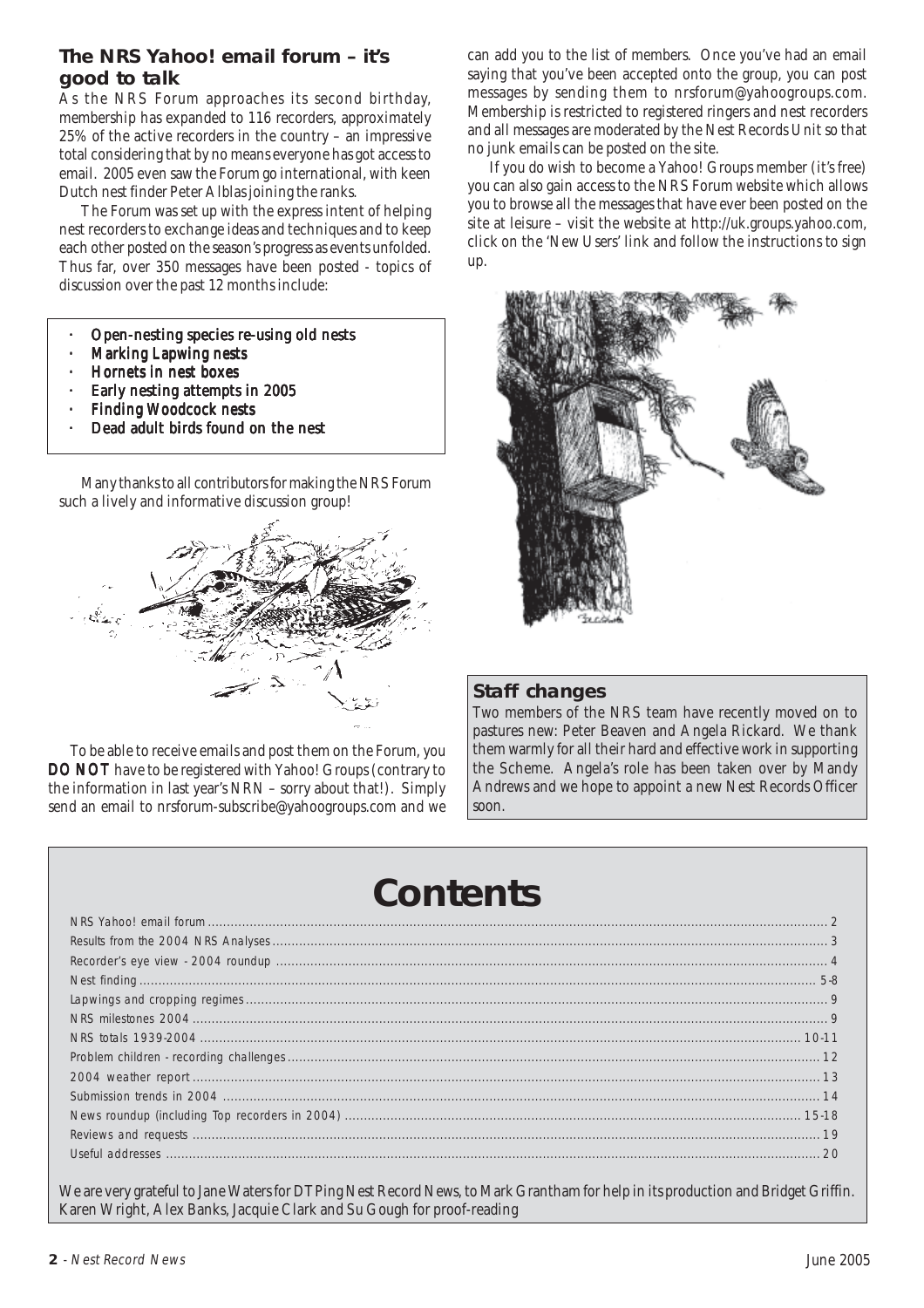# **Results from the 2004 NRS Analyses**

Each year the records submitted to the Nest Record Unit are computerised and trends are calculated for a range of breeding parameters, including clutch size, brood size and nest failure rates at the egg and young stages. Humphrey Crick summarises the main results from the latest analyses.

- **•** Newly detected declines in breeding performance for Newly declines breeding performance for Barn Owl, House Sparrow, Pied Wagtail and Wheatear.
- Continuing declines in breeding performance for Bullfinch, Dunnock, Grey Wagtail, Lapwing, Linnet, Moorhen, Reed Bunting, Ringed Plover, Willow Warbler, Yellowhammer and Yellow Wagtail.
- More species laying earlier, up from 42% to 48% of 64 species monitored.

As the collection of Nest Record data requires so much focus on the individual nesting attempt, it can be easy to underestimate the part nest recorders play in bird conservation at a national level. Each year, your data are gathered together at The Nunnery and used to generate annual trends highlighting statistically significant changes in the reproductive performance of the UK's avifauna. The results of these analyses are sent to the UK Government's Wildlife Advisor, the Joint Nature Conservation Committee, as part of the Partnership between the BTO and JNCC, where they help to influence environmental policy in the UK. They are also made available to nest recorders and the general public as part of the Wider Countryside Report which can be found on the internet at: http://www.bto.org/birdtrends2004/.

Thanks to your records, the latest annual Nest Record Scheme analyses have detected declines in the breeding performance of 15 species, four of which have only been identified for the first time this year.

#### **Newly identified declines**

**Barn Owl:** Using information from both the Nest Record Scheme and the Barn Owl Monitoring Programme (BOMP), we have been able to detect a downward trend in average brood size, from 3.43 chicks in 1987 to 3.16 in 2003. This decline is the result of a series of poor years in the 1990's and 2000's, particularly in 1998 and 2001, and may result from a decrease in food availability during the breeding season.



**Pied Wagtail:** Pied Wagtail populations nationally have fluctuated a great deal since the 1960's, but those monitored by the Waterways Bird Survey have declined by nearly 50% since 1975. It is thus of some concern that both average clutch and brood sizes show significant declines: clutch size from 5.14 in 1966 to 4.94 in 2003, and brood size from 4.52 in 1980 to 4.16 in 2003, although these may be counterbalanced somewhat by improvements in nest survival at the egg stage. The species has been little studied (surprisingly) and thus the causes of declining productivity are as yet unclear.

House Sparrow: The BTO recently led on a detailed House Sparrow study for DEFRA and concluded that although decreases in sparrow abundance in rural areas had been caused by a reduction in survival rates, subsequent improvements in breeding performance had helped to prevent further population decline. However, the latest analysis of the NRS dataset indicates that average brood size has declined markedly since the early 1990s and is currently almost an entire chick less than it was 15 years ago, a worrying development. Work by Kate Vincent at the University of Leicester has suggested that the availability of insect food for chicks may be limited in certain situations and the declining brood sizes may reflect this situation at a national level.



Wheatear. This charismatic species was not well monitored by BTO schemes until the inception of the BTO/JNCC/RSPB Breeding Bird Survey in 1994. The only long-term information comes from the New Breeding Bird Atlas (1988-1991), which suggested that losses had occurred on the margins of its main range since the first atlas in 1968-72. The decline in its average brood size from 5.1 in 1963 to 4.5 in 2003 is relatively large and warrants further study, given the lack of information about the species' long-term status.

#### **Other trends**

Both the four species above and the other 11 that were already on the NRS Concern List have (a) shown a decline in breeding performance over the past 15-38 years and (b) are either on the Red or Amber List of Conservation Concern of uncertain population status. The majority of these species have shown declines in nest survival at either the egg or chick stage, indicating that the proportion of their nests that fail to produce any fledglings has increased over the past 15-38 years.

Ever since the Nest Record Scheme first reported that many birds had advanced their laying dates in response to global warming, we have kept a keen eye on how these trends towards earlier laying have developed. In the previous analysis of NRS data we found that 25 of 60 species (42%) showed statistically significant trends towards earlier laying - this year the figure has increased to 31 of 64 species (48%), providing some of the strongest evidence that global warming is continuing to affect our wildlife.

Such internationally important results would not be possible without your interest and fascination in recording the nesting progress of so many nests each year. We are extremely grateful to you for contributing to, and being part of, this important scheme.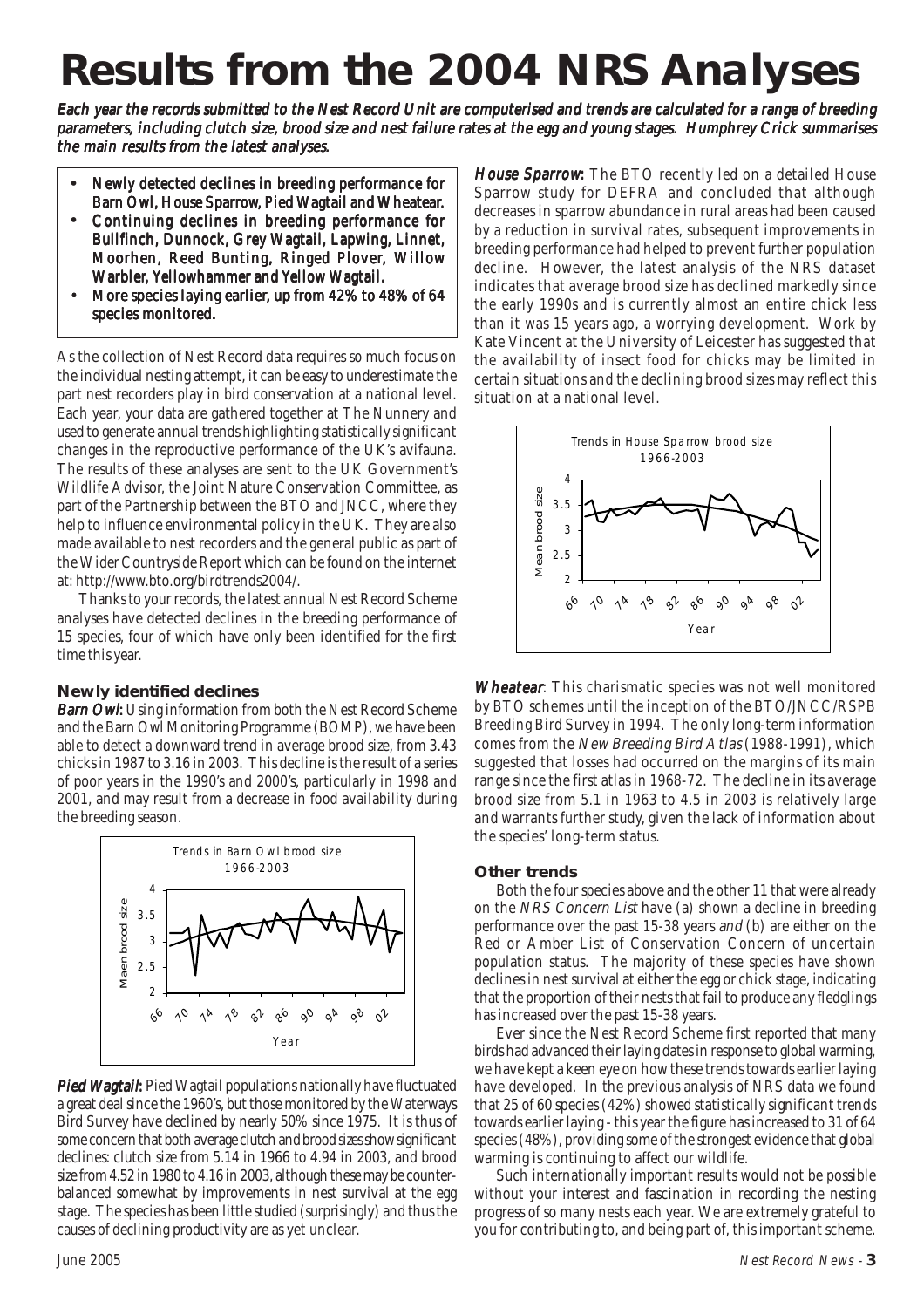# **Recorder's eye view – 2004 roundup**

#### How did you feel the 2004 season went? Here's a summary of some of the observations made by ringers and nest recorders in correspondence with the BTO.

#### **Nestbox species**

Following the very poor breeding season experienced by both Blue and Great Tits in many areas of the UK during 2003, we anxiously awaited news of their progress in 2004. As usual, while there was substantial regional variation, the overall picture seemed to be one of average breeding performance, but still a vast improvement on the situation during the previous year.

While a fall in Great Tit occupancy rates was reported by David Grieve (Lothian), Gordon Vaughan (Devon) and Jan Legg (Berkshire), occupancy increased by 20% for both Great and Blue Tits at the boxes monitored by Rye Meads RG (Hertfordshire), and Ian Proctor (Gloucestershire) reported the highest Blue Tit occupancy rate in his study area since 1948. Large clutches and broods were reported for Great Tits by Ian Livingstone (Clyde) and Frank Mawby (Cumbria) and for both Blue and Great Tits by Bob Swann (Highland), Norman McCanch (Kent) and Alan Garner (Cheshire). Even in those tit populations where brood and clutch sizes were similar to those the previous year, as was observed by David Counsell (Kent), John Wilson (Lancashire) and Bruce Lynch (Tay), fledging success was much higher than in 2003 with fewer chicks dying in the boxes. John Mitchell (Kent) also commented that good numbers of Great Tit chicks fledged successfully and Gordon Vaughan reported the highest number of chicks fledged per box since 1993.

It wasn't all good news, though. Dave Hazard's (South Yorkshire) Great Tit population not only suffered from heavy predation but also from an abundance of infertile eggs. Chris du Feu (Nottinghamshire) found that, while Weasel predation at his site at Treswell Wood was down, possibly due to an increase in the local small mammal population that provides an alternative food source, clutch sizes were small and hatching success was poor. Interestingly, Jan Legg observed that while early Blue Tit broods were successful, those breeding at 'normal' times were notably less so. Pied Flycatcher occupancy rates at Ian Proctor's site were the lowest since 1948, but fortunately, elsewhere the species seemed to prosper, with Gordon Vaughan reporting the highest mean number of chicks fledged per box since 1976.

Last year also saw the final year of the Grampian RG Tawny Owl study that John Massie established in 1978, aided and abetted in the field by Robbie Walker. This project has produced a wealth of information for the Nest Record Scheme and we'd like to take this opportunity to extend our thanks to everyone involved. John and Robbie reported a poor breeding season in 2004, with small clutch sizes and some owls electing not to breed, presumably because of heavy snows between mid-January and March leading to a loss of body condition. Nestling mortality was also high, with 50% of chicks failing to fledge due to starvation or ingestion. Examination of food items found at the nest suggested that Shorttailed Vole numbers were low, with parents bringing young alternative prey such as rats, birds and amphibians.

#### **Open nesting passerines**

Reports of Willow Warbler breeding success were mixed. Those on Jim Cobb's site in Fife had a poor season due to a combination of heavy rainfall and predation, while John Little in Surrey reported that numbers of breeding birds were higher than in 2003. However, the number of Tree Pipits at John's site had decreased by a third relative to the previous year and Yellowhammer numbers had fallen from 10 pairs in 2003 to just two in 2004. Jim Hodson (West Yorkshire) reported that while his Long-tailed Tits had experienced the best season in the 10 years he'd been monitoring them, the Twite pairs he monitored in the Pennines had been less fortunate, displaying a reduction in the number of repeat breeding attempts. Also of interest was a note from Bill Kennedy (Londonderry) who informed us of a Blackcap nest he had found that was more than 2 m off the ground.



Willow Warblers in Fife had a poor year in 2004 due to both heavy rainfall and predation. Photo: Richard Vaughan

#### **Sparrowhawks**

Reg Woodard (Suffolk) found fewer Sparrowhawk nests in 2004 than in 2003, possibly due to wet weather in late April and early May which might have deterred some pairs from breeding. One of the young that was produced appeared to have died from chilling after a heavy thunderstorm. Reg's notes on the types of prey species found in the nest were fascinating – while Wood Pigeon, Collared Dove, Blackbird, Dunnock and Starling were fairly predictable, Green Woodpecker, Turtle Dove and Grey Partridge were less so!

One bit of sad news that the Nest Records Unit received in 2004 is that ill health has forced Gordon Vaughan to reluctantly cease monitoring the nestboxes at Okehampton, Devon. Thanks largely to the efforts of Gordon and his team, the local Pied Flycatcher population increased from a single pair in 1970 to 68 nests with eggs in 1989, making it the largest population in Southern England at the time. In total, in the 31 years of monitoring up to and including 2004, 1,246 flycatcher nests with eggs have been recorded, an amazing contribution at a national scale and one for which were are extremely grateful. Boxes erected for the birds also provided suitable homes for dormice, sustaining the largest population in South West England and allowing Gordon to monitor something else in his theoretical 'spare time'. Fortunately, Gordon has managed to recruit the services of another nest recorder to cover a substantial proportion of the Okehampton boxes in the future. We wish Gordon all the best and hope that he continues to enjoy reading about the ups and downs of nestbox populations in Nest Record News.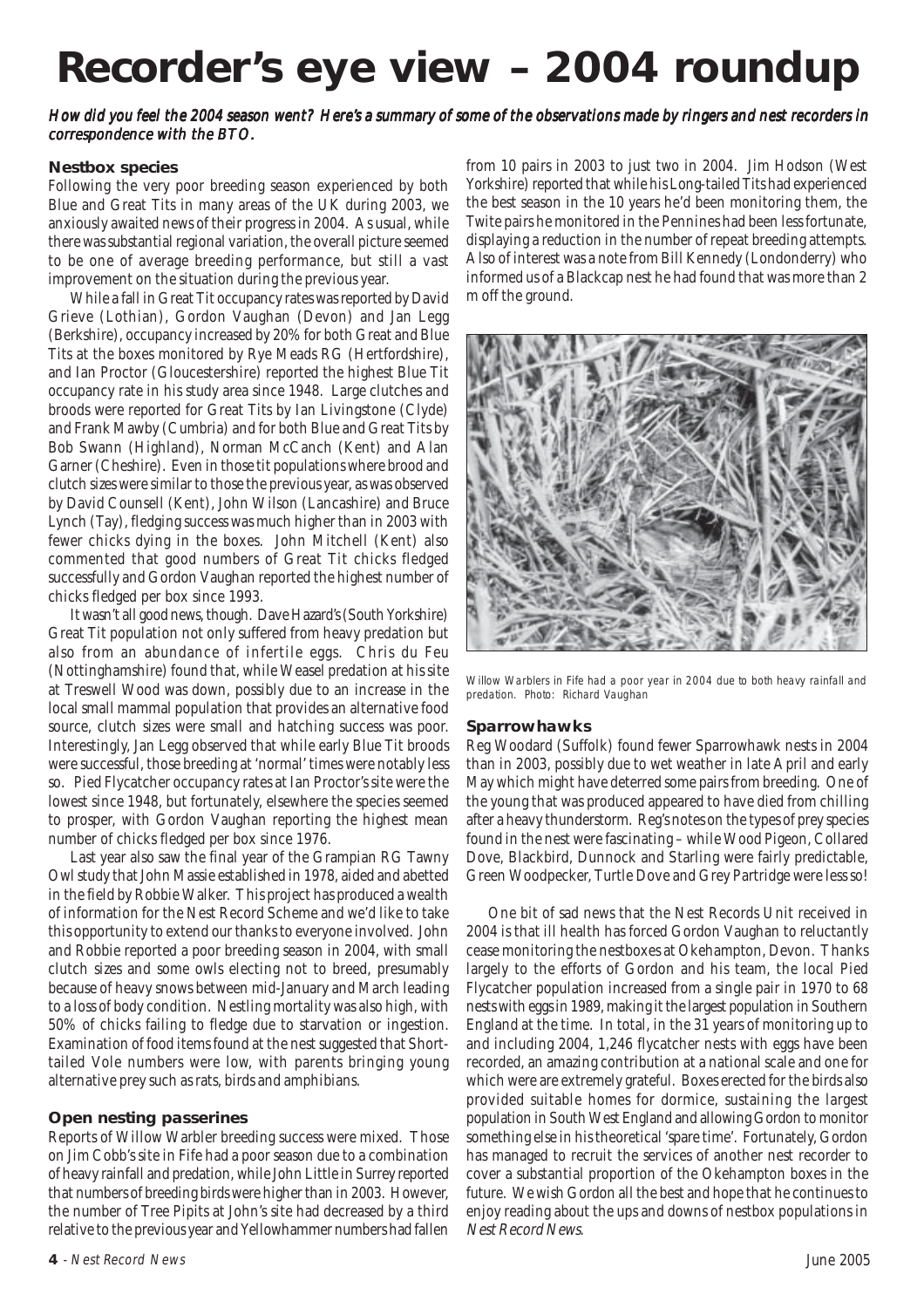# **Nest finding**

The next four pages feature a series of articles giving hints and tips on searching for different species' nests, all sent in by experienced nest recorders. Many thanks to everyone who contributed - we hope that their efforts will inspire you to go out and have a go at finding some of these nests yourselves.

### **A method for searching for groundnesting bird nests**

Searching for the nests of elusive ground-nesting birds can be hard work and produce few results. Most nests are discovered accidentally as one walks through breeding habitat and when the incubating bird 'flushes' at one's feet. Others are found by watching parents shuttling to and from a nest in order to feed their chicks. The latter is particularly time-consuming, especially when eggs are being incubated and there is little activity at the nest. The ornithologist may also be interested in nest survival probabilities (see Mayfield 1975) and measuring clutch size, egg hatching rate and fledging success. It is therefore important to adopt a simple and efficient method of finding nests at the earliest stage possible.

Dragging a rope over open country has been described by Campbell & Ferguson-Lees (1972) as a means of finding groundnesting bird nests. The motion of the rope over or near a bird's nest is sufficient to flush it if it is incubating or present at the nest, thus giving away the location. The authors suggest that two people carry a rope (of up to 40 m in length) whilst a third person walks behind watching for birds as they rise and freeing the rope if it catches. The limitation of this method is that the rope catches on boulders or bushes and is only really suitable for use in uniform grassland and heaths. In addition, the rope can become waterlogged and uncomfortable to use after prolonged periods of time

Here, we suggest an alternative method of searching for groundnesting bird nests, for use in all terrains, by modifying the Campbell & Ferguson-Lees rope dragging technique.



Carefully flushing birds may be the most efficient way to locate well concealed Meadow Pipit nests. Photo:G Olioso

#### **Methods and materials**

We used 10 m of lightweight, marine rope (coated to be waterresistant) and attached tin cans at 1 m intervals suspended by 50 cm lengths of string (Figure 1). Keeping tension in the rope prevents it from catching on boulders and bushes. It is the motion of the tin cans near the nest that is thought to flush the incubating bird.

Between 1 May and 31 July 2004, we searched for Meadow Pipit Anthus pratensis nests at Glen Finglas, Scotland in 24 defined experimental plots of 3.3 ha as part of another scientific study. During this period, we searched each plot twice using this technique. The plots were on steep slopes that consisted mainly of uneven, rough grassland with tussocks. We searched each plot by walking evenly spaced transects back and forth, guided by a Global Positioning System (GPS) until the whole area was covered. Each search took approximately 1 hour per plot. On discovery of a nest, we recorded nest location using the GPS and marked the nest discretely with a short cane for future re-location.

#### **Results**

We found a total of 29 Meadow Pipit nests containing eggs using this technique (0.604 nests per plot searched). Most nests were found early in the season (i.e. May) with second clutches and renesting attempts (e.g. after predation) found in late-June and July.

#### **Discussion**

By modifying a method described by Campbell & Ferguson-Lees (1972), we have demonstrated a successful technique for searching for ground-nesting bird nests in upland habitats. We have overcome the limitations of Campbell & Ferguson-Lees technique by shortening the rope, using light-weight, water-resistant marine rope and adding tin cans at regular intervals to maximise the chances of flushing a bird from the nest. We suggest that this method could be successfully used in a variety of grassland/shrub habitats.

We found no evidence of Meadow Pipits abandoning a nest that had been discovered using this technique. However, this may not be the case with all ground-nesting species. We suggest caution should be exercised and adequate research undertaken before embarking on species-specific studies, or on areas where a variety of species (with different tolerance levels to disturbance) might be nesting.

#### **References**

Campbell, B. & Ferguson-Lees, J. (1972) A Field Guide to Birds' Nests. Constable, London.

Mayfield, H.F. (1975) Suggestions for calculating nest success. Wilson Bulletin 87: 456-466.

#### Darren Evans, Sharon Evans & Andy Dowse



Figure 1. A technique for searching for ground-nesting bird nests. One person takes the lead in walking the transect, whilst the other is responsible for keeping the tension in the rope and watching the rope for bird flushes.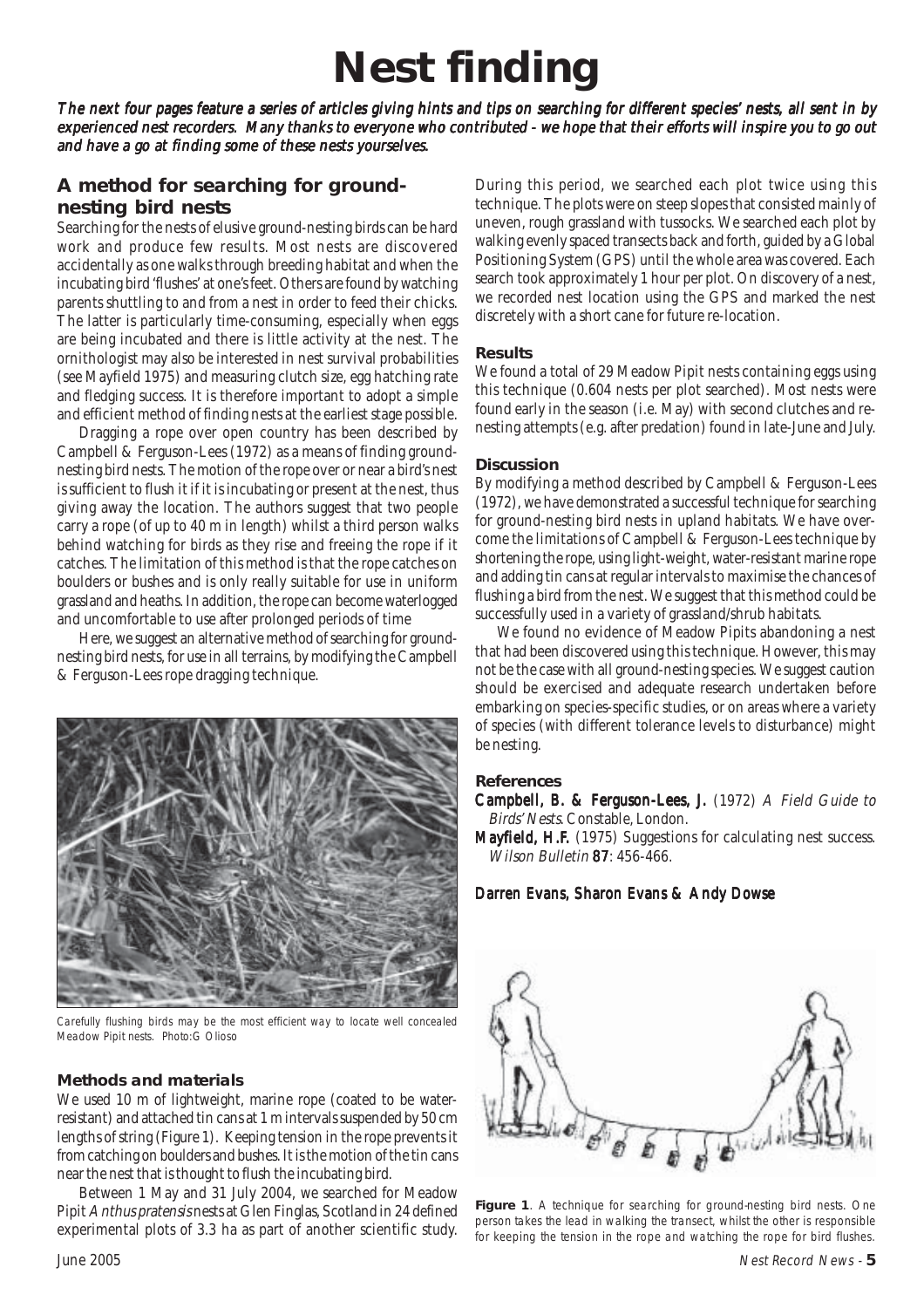### **Some hints on finding open-nesting passerine nests**

Contributions of nest record cards for open-nesting passerines have declined significantly in recent years (see Nest Record News no. 20, page 5). Many people that I have spoken to don't look for such nests as they are thought to be too hard to find. While certain species can be quite tricky, some such as Willow Warbler are very easy. It is hoped that the generic tips given below will encourage more people to give this type of nest finding a go.

The first thing that you need to do is to locate a pair that is actually 'doing something'. This is usually done by finding birds that are making alarm calls. If you are interested in finding the nests of a particular species, it is often helpful to locate territories early in the season. You can then return at a suitable time and wait in the territory until the birds take exception to your presence! Once you have found a bird that is making alarm calls, you need to sit or crouch down in a place where you have the best view of the areas where the nest is most likely to be. If the bird refuses to return to its nest after a few minutes (particularly if it approaches you closely) you may need to move further away. You can often judge roughly where the bird wants to go by taking the mid-point of the perches that the bird is using.

Use binoculars rather than a telescope to watch the bird back to its nest. A telescope foreshortens the view so significantly that it is very difficult to judge exactly where the bird has disappeared. When the bird disappears into a suitable nesting place, stay where you are and keep looking at the spot through your binoculars. If the bird is feeding young you should wait for it to reappear and should search for the nest in the area where it flies out rather than where it landed, as its exit from the nest is likely to be by a more direct route (especially if it is carrying a faecal sac). When you think you know where the nest is, carry on looking at the site through your binoculars until you have located distinctive features in the vegetation that you can recognise when you walk to the nest site as the area will look very different when you get there! It is often advisable to see a bird leave the nest site twice so that you are absolutely sure that you have pinpointed the correct place.

When you walk to the nest site, it is ESSENTIAL that you avoid all risk of trampling the nest or causing damage to the vegetation that may lead a predator to the nest. Make sure that you don't put your feet anywhere that a nest may be hidden once you get to within five metres of the nest site. Carry a stick at all times; you can use this to part the vegetation, both to see where to put your feet and to look for the nest.

Once you have found the nest and recorded its contents, you should do your gardening as you leave! Use your stick to remove all trace of your footprints in the vegetation.

If you haven't found the nest within a couple of minutes, it may be helpful to place markers on the vegetation and have another go at watching the birds back. I use yellow insulating tape and, in uniform habitat, put two small pieces on prominent bits of vegetation; one to the left or right of where I think the nest is and one in front or behind. If you need to leave a marker in order to refind the nest on future visits, never leave it immediately next to the nest. Put it two or three metres away and make a note of where the nest is in relation to the marker. Yellow seems to be the best colour for markers as it stands out well but there are many yellow flowers so it doesn't attract attention from passers-by.

You may find it helpful to concentrate your efforts on a small

number of species as you will find that developing a detailed knowledge of a particular species makes a huge difference to the ease of finding their nests. Different species will have different tolerance of how close you can be to the nest before they will return. You will also learn what typical nesting sites are like for each species and that the behaviour of the birds is of significant help in finding their nests. Good luck!

#### **Tony Davis**

#### **How to find a Marsh Tit nest**

The courtship-feeding period, which begins during the first few weeks of April, provides the best opportunity to search for Marsh Tit nests because the female is highly vocal as she follows the male with a continuous, squeaking begging call. The birds often favour shrubs when feeding, especially hawthorn, taking early caterpillars.

Locating the nest hole becomes easier as incubation progresses. Move slowly around the area where courtship feeding or other activity has been seen and listen for the male's 'pitchou' call, which he gives freely while collecting food. Walk towards the call and wait to hear it again, then locate the bird as he collects food and watch which way he flies off with it - it will be a direct line to the nest, up to 30 m away. Follow the male, who will sit a short distance from the nest with a beak full of food, calling repeatedly to scold you, and withdraw slightly until he flies to the nest site.



Marsh Tit nests can be quite difficult to find, especially if you don't have the luxury of birds kindly using your nest boxes as above. Richard's hints should help us all to pin down more natural nests of this declining Red-listed species. Photo: Chris du Feu

In early incubation the female will be called off the nest for a rapid food interchange. She may then resume begging for several minutes and follow the male around the nest area before making a sudden silent dash back to the nest hole. Some nests can be found by following the female and waiting for her to re-emerge from likely-looking holes. Later into incubation, however, and just after hatching, the male will carry the food directly into the nest and is easier to follow. The nest itself will be a small hole leading to a narrow crevice, anywhere from ground level to 10 m or more, most often in live wood. The chicks can be heard from around five days old, finally making site location easy.

#### Richard K Broughton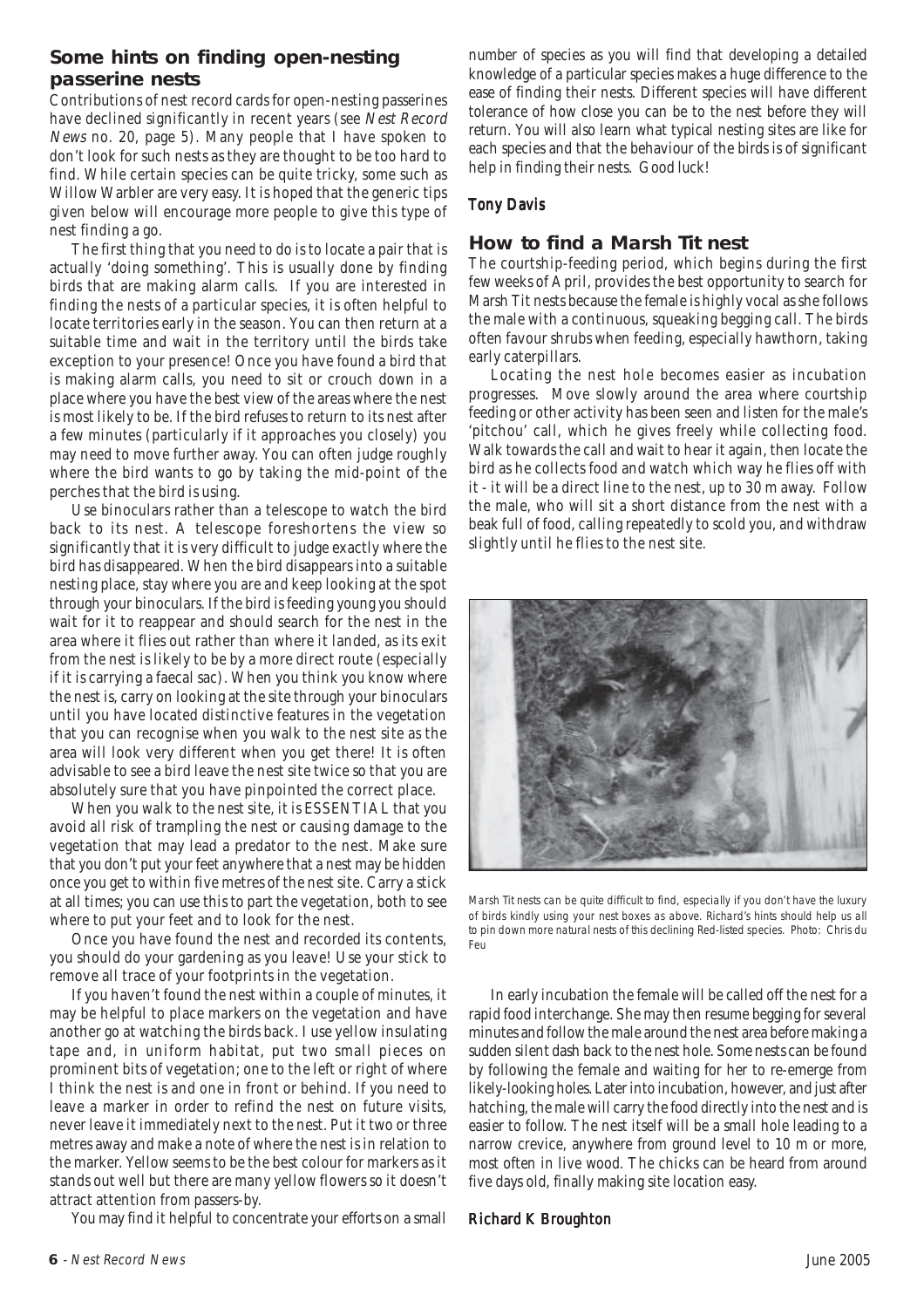### **Tracking the elusive Yellowhammer**

The Yellowhammer is a priority species for the NRS as relatively few records are received each year (currently c. 130 p.a.), potentially hindering attempts to understand recent declines in abundance. To encourage more recorders to have a go, this article draws on experience from various Yellowhammer research projects. Many of the issues and techniques described apply equally to other open-nesting farmland passerines.

Farmland Yellowhammers breed in arable or mixed arablegrass areas. The season is prolonged, with two or three nesting attempts between mid-April and late August. Early nests are built near the ground in ditches or hedges, often concealed in the tops of grass clumps. Later nests are built higher up in hedges - those in the outer-top edges of trimmed hedges can be particularly difficult to see. Nests are largely built of dead grass, so most nest-building takes place when the grass is damp and pliable, e.g. in the early morning dew or after rain. A nest takes at least a day to build, eggs are laid at one per day and incubation starts when the last egg is laid. The chicks hatch 12 days later and are flightless till about 14 days old, but usually leave the nest at eight to ten days old. Pairs often re-nest quickly, except during hot, dry weather.

Cold-searching in likely nesting habitat is not advisable due both to the risks associated with disturbing adults at the nest (described below) and because the nests are so easily overlooked. Following incubating females back from feeding sites is therefore the best way to find nests. Spring-tilled crops (particularly barley),

The explosion response begins when chicks are eight days old. Even though many Yellowhammer chicks naturally leave the nest soon after this, younger chicks may perish in cool, wet weather if their plumage is insufficiently developed. Explosions can be avoided by not visiting the nest when the parents are there and by accurately ageing the chicks (note that feather development is not always reliable for this) – be extremely careful when approaching nests containing older chicks.

#### David Buckingham

### **Nest finding in woodland and scrub**

When I go out nesting nowadays I am always disappointed at how few nests I find compared to when I was a boy in the early 1930s. I haven't found a Willow Warbler nest in years, whereas I used to find 30 or 40 in a season. I only had to walk down a wide ride in woodland and there on the ground at the edge of the ride under bramble and wild rose suckers, or under sprawling honeysuckle, there would be several nests and likewise in long grass at the edge of hedges adjoining pasture. In some instances the same bush or tree which used to house a nest is still there – that's the hawthorn bush that had a Redbacked Shrike nest in it for several years, there is the hole in the oak tree where the Stock Dove always nested, and there is the patch of marsh where the Snipe always bred. And I could go on to note many more examples. So if the nesting habitat is

lanes and areas where grain is put out for livestock are all good places to look. It takes about 20 minutes for a warm egg to cool to risky levels and 20 minutes of incubation to warm it back up. Consequently incubating females alternate between 20 minutes feeding (maximum) and 20 minutes incubation (minimum) – females feeding beyond 20 minutes are therefore not incubating. Incubating females are escorted by their mates who watch for predators. The female gives a slightly deeper contact call to request an escort. When the chicks hatch it is easy to follow parents back



Yellowhammer nests are best found by following females back. Photo: Derek Belsey

still in place, why are no birds breeding? Is it lack of food supply or migration difficulties? It's certainly not a rise in predator numbers in this area. I'm no scientist, I just throw out the questions in search of an answer.

Not all is gloom, though. Inspection of the roots of a fallen tree often produces a nest, usually that of a Wren but sometimes also of Robin, Blackbird, Pied Wagtail or Spotted Flycatcher. Equally productive are clumps of honeysuckle, which can harbour Dunnock, Song Thrush, Chaffinch and Wren

to the nest with food. Rarely, males may take food to a sitting female. They often do this once and then stop, in contrast to the repeated visits of a pair feeding chicks. The parents often deposit the chicks' large faecal sacs in habitual latrines near the nest. Latrines on overhead power-lines are highly visible and can help locate nests.

There are two risks associated with visiting nests to record the contents: clutch abandonment and brood explosions. Yellowhammers are reputedly bad at abandoning new clutches. When disturbed from the nest, a high proportion of sitting females quietly hop off a short distance into cover, rather than fly off. When visiting a nest, it is vital to make sure the female has flown off and isn't sitting watching you inspect the nest contents (be aware that females may sneak back into a hedge even when you are stood right next to it). An incubating female followed back to her nest should always be given 20 minutes to warm her eggs back to a safe temperature before the nest is visited.

From eight days of age onwards, chicks are also prone to "exploding" when disturbed or called off by a panicking parent.

nests. Thick hedges of around two metres in height are good for Greenfinch and Bullfinch, with hawthorn their preferred choice. Goldfinches usually nest higher up, often in fruit trees but also in fully-grown laburnum and lilac – often the nest is in the uppermost branches and very difficult to spot.

Nightingale nests are always well camouflaged as the nest consists mainly of dead leaves. If the nest is in tall woodland, it will be right at the edge of the wood, frequently in bramble. If it is in tall scrubland, it will be towards the centre of the thicket in any dense cover and less easy to find. This species is doing well in Essex, almost up to its previous numbers, but I haven't found a nest lately. Long-tailed Tits are also going through a good patch. Their nests are often in blackthorn bushes but I've also found them in gorse, bramble, hawthorn and even bamboo!! Their nests are usually higher than many people realise, often 2-3 m high – I know of one five metres high in a cedar tree in Colchester Town park.

#### **Max Meadows**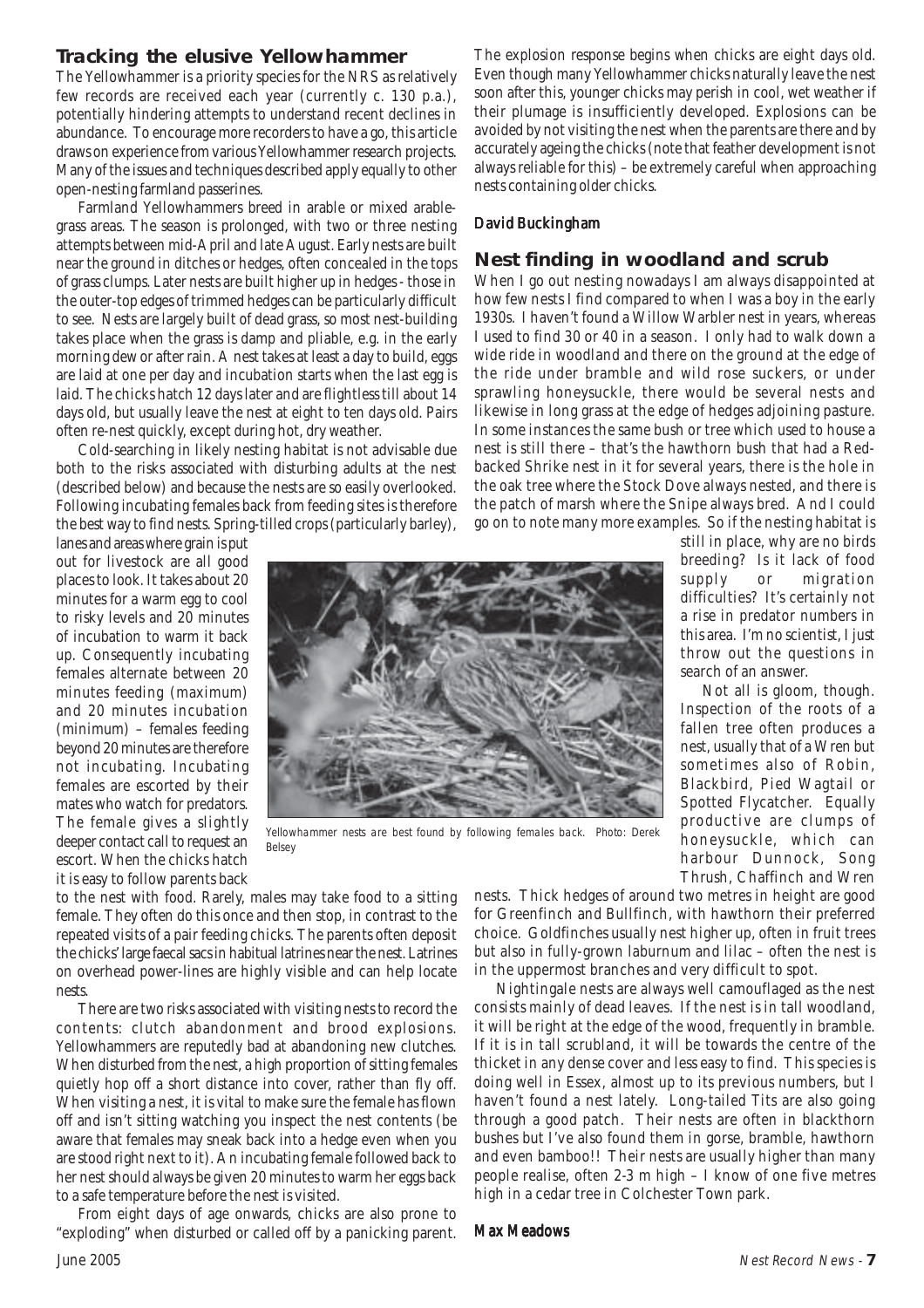# **Locating Twite nests**

For this species, simple cold searching is completely ineffectual and time consuming, considering the large areas within which Twite can potentially breed. Therefore, nests are best located by following breeding birds from their feeding grounds back to their nest site. Generally, birds with a nest will fly in from feeding sites and land within five to ten metres of the nest site, where they stop and stand tall on vegetation. Here they utter a distinctive 'chortle', with tail cocked and posture erect, then gradually edge closer and closer to the nest site in a series of short flights or hops. Once they are assured that they are not being followed or observed, they drop quickly into the nest itself. If the female is incubating and it is the male you are following, locating the nest is fairly simple – one can simply walk over to the area where the nest is likely to be and flush the female from the nest. Females tend to sit very tight on the nest, so they only flush at the last possible moment. As long as the searcher is paying close attention, locating the nest is then relatively easy.



When faced with a landscape like this, looking for the nests of such an unobvious species as Twite can be a real headache. Here Andre gives some top tips on locating nests. Photo: Chris Wernham

Once the eggs have hatched, nest location becomes more difficult. Adults fly in from feeding grounds with food for the chicks and are very wary around the nest. When they eventually drop into the nest, they do so very quickly and are soon out and flying off again. Locating the nest at this time requires patience. One must follow the adults back to the general nest area and then expect to sit out several visits, trying to pinpoint the nest location. Time between feeding visits tends to be 20-30 minutes and normally both birds will return to the nest at the same time, with one standing guard while the other provisions the chicks. It is also important to be aware that after feeding chicks the parent may move silently under the vegetation, away from the nest, before emerging at a different location and flying off.

It is also important to be absolutely sure that one knows, within a few feet, where the nest is before actively searching for it. The vegetation that the nests are placed in, particularly bracken and heather, is very dense and difficult to search. If one has not narrowed the nest area down to less than a few feet, then locating the nest is exceptionally difficult and one also runs the risk of trampling the nest during the search effort. The adults also become much more wary once the area has been actively searched.

However, if the search proves fruitless, it is advisable to move back to a safe distance and observe the nest area again. If the pair have been watching the activities of the nest searcher (and they often circle overhead, alarm calling and acting very nervously during an active search), then as soon as the observer has retreated they return to the area to check that their nest is okay. This then provides another opportunity to discern the exact location of the nest site.

While trying to locate a Twite nest, it is best to maintain an observation distance of at least 30 metres from the suspected nest site, and stay low to the ground, to avoid disturbing the birds.

#### Andre Raine

### **Tribute to Andy Madden - nestrecorder and ringer**

Andy Madden, who died suddenly (aged 49) after a brief illness on 7 March 2005, was a dedicated nest-recorder and ringer in Merseyside Ringing Group.

Nest finding was the main focus of Andy's ringing year, mainly in and around the Welsh village of Pandy, where he visited almost every week and arranged to take two weeks of holiday each year to coincide with the peak of the season. He had built a great relationship with the people of Pandy and had free access anywhere in the village and surrounding farms. The quality of this relationship was especially demonstrated during the footand-mouth outbreak of 2001, when Andy was allowed to continue with all of his work. It was touching that the people of Pandy travelled to Merseyside en masse to attend Andy's funeral.

In his early years of nest recording, Andy completed his Nest Record Cards in the field and carried them round in his back pocket until one time when he was bending in front of a Dipper's nest and noticed out of the corner of his eye something floating away down the stream – his treasured NRCs! He did manage to retrieve them, however, and to ring the Dipper pulli.

He hosted a number of fellow-ringers wishing to learn his nest-finding skills. One recalls his gentle technique, sitting in the distance and having a smoke, giving a few hints whilst allowing the novice to find a nest whose location, in all likelihood, Andy already knew. Another trainee recalls a visit on 28 April 2002 when she found the latest nest of the resident Grey Wagtails, in a flooded cave on a pillar surrounded by deep and near-freezing water. Not to be deterred, Andy remembered that one of the locals owned a canoe, which was duly borrowed along with a plank of wood as a paddle. Needless to say, it was the trainee's role to stand in the canoe whilst Andy held the other end of an attached rope, but between them they accomplished the task: another brood of GREWAs was ringed, and its nest contents duly recorded. Andy maintained that all trainees have to do perilous stunts like that, just because he had to when he was one!

Lest these aquatic tales give the wrong impression, Andy got special pleasure from the flycatchers, nurturing colonies of PIEFL and SPOFL, and from his ability to find warbler nests, especially Garden Warblers. He was very consistent in his nest-finding: in the last four years he completed a total of 738 cards (183, 187, 196 and 172 in each year, and from a wide range of species - 53 to 57 species per year). Merseyside Ringing Group, and the Nest Records Scheme, have lost a great field ornithologist.

Prof. David Norman Chairman of Merseyside RG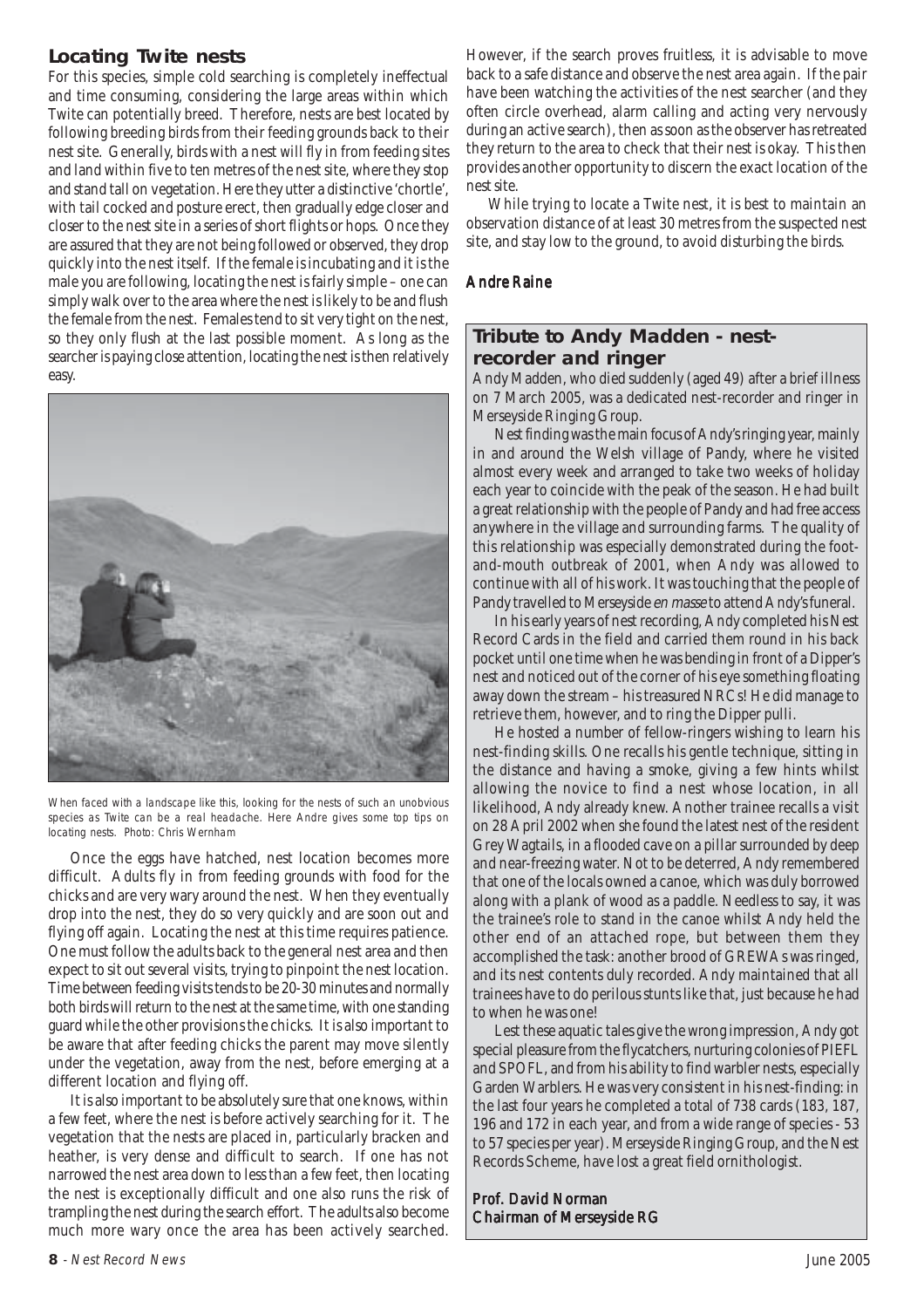# **Lapwings and cropping regimes**

#### Farming practices are changing and farmland birds are having to adapt their breeding behaviour accordingly. Two nest recorders report their observations of Lapwings breeding on farmland.

For the past twenty-seven years I have lived in a small village in the Ribble Valley in Lancashire, a lovely area with a good variety of birds, overshadowed by the bulk of Pendle Hill on whose summit Dotterel drop in each spring as they migrate further north. When I first came here, many fields had their breeding Lapwings (or 'Tewits' as we know them around here), but as summer haymaking moved to spring silage production, these fields became deserted. Then a number of years ago one local farmer began growing maize. Starting with one small field, he now has four large ones producing this crop. The maize is harvested for cattle fodder in late autumn after which the fields are left fallow for the winter. In early spring the bare earth attracts flocks of Lapwing and Curlew returning from their wintering grounds. The Curlew disperse to breed in the surrounding fields and most of the Lapwing move to the upland farms, but a few stay, attracted by the bare soil and emerging weeds.



Changing cropping regimes, over-grazing and loss of the agricultural mosaic are all impacting negatively on Lapwing breeding success. Photo: Hugh Insley

I start nest recording in early April, but by the last week of the month the nests tend to be destroyed during farming operations. By the end of the first week in May the seed is sown and the cultivations cease. The Lapwing, which throughout these operations have continued with their lovely aerial display, now settle down to lay a second clutch. These nests, hatch at the end of May or early June. I was particularly interested in one field which was ploughed for the first time in 2004. This field had never held any Lapwings to my knowledge, so I paid little attention to it until I noticed a couple of birds displaying in late May. After careful observation I was able to locate two nests on 28 May, one with three and the other with four eggs. Both hatched successfully on 14 June. By the time the chicks leave the nest the maize is growing rapidly, providing not only useful cover for the chicks but a useful source of insect food. I was able to watch their progress for a number of weeks. Oystercatchers too have been successful in these fields, having previously had problems with predation when nesting on their traditional beckside shingle beds.

#### **Roger Dewhurst**

This spring I have been following the fortunes of a number of Lapwing nests on stubble and spring barley up here on the Solway. Since Foot and Mouth, a number of farmers who lost their animals seem to have restocked at lower levels and are growing more spring barley and more maize under polythene to be harvested as fodder. As a result there are many more stubbles at the end of March/early April and these are attracting quite large numbers of breeding Lapwing and a few Oystercatchers. Unfortunately, ploughing and cultivation actually cause a high incidence of nest losses but the birds do re-lay.

On the grass areas that I watched, nest predation was high and chick survival was rather poor. Lapwing nests here seem to have a much higher survival rate on bare earth, notwithstanding the cultivation of the field where first clutch losses are high, and the chicks seem to thrive, so I assume that invertebrate food is abundant. We are making great efforts to persuade farmers to create wet meadows, which we need for Snipe and Redshank to breed on. If Lapwing really do so well on spring maize, then shouldn't we also be making an effort to get this message over to farmers and indeed help them to help Lapwing survive the cultivation period?

#### Frank Mawby



Drawing: R Simpson

# **Nest Record milestones passed in 2004**

A number of milestones were reached for many species in 2004 including the following:

| 4000th | Nuthatch - Gordon Vaughan (GAV)                  |  |
|--------|--------------------------------------------------|--|
| 3000th | Peregrine - Geoff Horne (GXH)                    |  |
| 1000th | Twite - Nick Wilkinson RSPB Twite Project (TWPR) |  |
| 900th  | Golden Plover - Pete Wilson (PEWI)               |  |
| 800th  | Puffin - National Trust Farne Islands (NTF)      |  |
| 700th  | Kingfisher - Kevin Briggs (KBR)                  |  |
| 500th  | Manx Shearwater - Clyde RG (CRG)                 |  |
| 400th  | Grasshopper Warbler - Chris Benson (CHBE)        |  |
| 200th  | Hawfinch - Jerry Lewis (JMSL)                    |  |
|        |                                                  |  |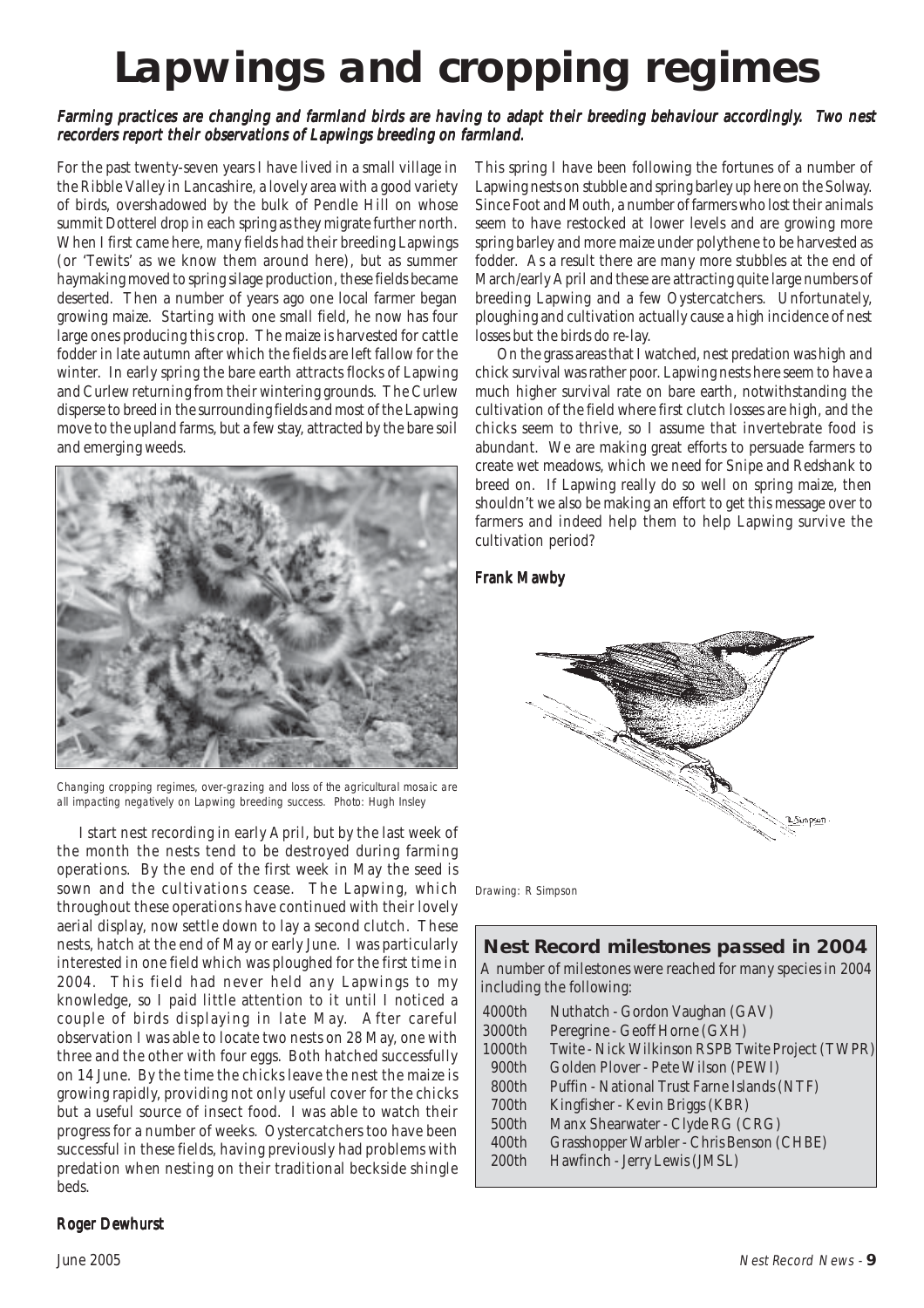# **Nest Record Scheme totals 1939-2004 (as of 31/03/05)**

| <b>Species</b>              | Code           | 2003           | 2004           | <b>TOTAL</b>   | <b>Species</b>                         | Code                         | 2003           | 2004                             | <b>TOTAL</b>   |
|-----------------------------|----------------|----------------|----------------|----------------|----------------------------------------|------------------------------|----------------|----------------------------------|----------------|
| Red-throated Diver+         | <b>RETDI</b>   | 5              | 9              | 2371           | Hobby <sup>+</sup>                     | <b>HOBBY</b>                 | 33             | 31                               | 897            |
| <b>Black-throated Diver</b> | <b>BLTDI</b>   | 3              | $\overline{4}$ | 224            | Peregrine <sup>+</sup>                 | <b>PEREG</b>                 | 130            | 132                              | 3083           |
| Little Grebe                | <b>LITGR</b>   | 34             | 50             | 2559           | Red Grouse                             | <b>REDGR</b>                 | $\overline{2}$ | 5                                | 850            |
| Great-crested Grebe         | <b>GRCGR</b>   | 50             | 62             | 3874           | Ptarmigan                              | PTARM                        |                |                                  | 131            |
| Red-necked Grebe            | <b>RENGR</b>   |                |                | 1              | <b>Black Grouse</b>                    | <b>BLAGR</b>                 | 1              |                                  | 80             |
| Slavonian Grebe             | <b>SLAGR</b>   |                | 7              | 196            | Capercaillie                           | CAPER                        | 3              | 3                                | 91             |
| <b>Black-necked Grebe</b>   | <b>BLNGR</b>   |                |                | 30             | Red-legged Partridge                   | RELPA                        | 4              | $\overline{2}$                   | 470            |
| Fulmar                      | <b>FULMA</b>   | 82             | 136            | 6807           | Chukar                                 | CHUKA                        |                |                                  | $\mathbf{1}$   |
| Manx Shearwater             | <b>MANSH</b>   | 40             | 63             | 556            | Grey Partridge                         | <b>GREPA</b>                 | 5              | 5                                | 861            |
| Leach's Petrel              | LEAPE          |                |                | $\overline{7}$ | Quail                                  | QUAIL                        |                |                                  | 16             |
| Storm Petrel                | <b>STOPE</b>   |                |                | 92             | Pheasant                               | PHEAS                        | 23             | 18                               | 2220           |
| Gannet                      | <b>GANNE</b>   |                |                | 33             | Golden Pheasant                        | <b>GOLPH</b>                 |                |                                  | 6              |
| Cormorant                   | CORMO          | 96             | 45             | 2183           | Lady Amherst's Pheasant                | LAAPH                        |                |                                  | $\mathbf{1}$   |
| Shag                        | SHAG.          | 470            | 504            | 13901          | Water Rail                             | <b>WATRA</b>                 |                | 1                                | 101            |
| <b>Bittern</b>              | <b>BITTE</b>   |                |                | 39             | Corncrake                              | CORNC                        |                |                                  | 31             |
| Night Heron                 | <b>NIGHE</b>   |                |                | 3              | <b>Moorhen</b>                         | <b>MOORH</b>                 | 277            | 280                              | 23292          |
| Little Egret                | <b>LITEG</b>   |                | 8              | 34             | Coot                                   | COOT.                        | 466            | 502                              | 18638          |
| <b>Grey Heron</b>           | <b>GREHE</b>   | 221            | 269            | 7761           | Oystercatcher                          | <b>OYSTE</b>                 | 331            | 442                              | 16801          |
| Spoonbill                   | <b>SPOON</b>   |                |                | 2              | <b>Black-winged Stilt</b>              | <b>BLWST</b>                 |                |                                  | 2              |
| Mute Swan <sup>+</sup>      | <b>MUTSW</b>   | 114            | 138            | 6265           | Avocet                                 | <b>AVOCE</b>                 | 66             | 41                               | 804            |
| Whooper Swan                | <b>WHOSW</b>   |                | 1              | 20             | Stone Curlew                           | <b>STOCU</b>                 |                |                                  | 435            |
| <b>Bar-headed Goose</b>     | <b>BAHGO</b>   |                |                | 5              | Little Ringed Plover                   | LIRPL                        | 84             | 86                               | 2421           |
| Greylag Goose               | <b>GREGO</b>   | 26             | 35             | 779            | <b>Ringed Plover</b>                   | <b>RINPL</b>                 | 222            | 233                              | 10166          |
| Snow Goose                  | <b>SNOGO</b>   |                |                | 8              | Kentish Plover                         | <b>KENPL</b>                 |                |                                  | 19             |
| <b>Barnacle Goose</b>       | <b>BARGO</b>   | $\overline{4}$ | 4              | 67             | <b>Dotterel</b>                        | <b>DOTTE</b>                 |                | 1                                | 257            |
| Canada Goose                | CANGO          | 105            | 158            | 4264           | <b>Golden Plover</b>                   | <b>GOLPL</b>                 | 4              | 4                                | 902            |
|                             | EGYGO          | 2              | 6              | 105            |                                        | <b>LAPWI</b>                 | 335            | 425                              | 26468          |
| Egyptian Goose<br>Shelduck  | <b>SHELD</b>   | 3              | 12             | 333            | Lapwing<br>Temminck's Stint            | <b>TEMST</b>                 |                |                                  | 1              |
| Ruddy Shelduck              | <b>RUDSH</b>   |                |                | 2              | Purple Sandpiper                       | <b>PURSA</b>                 |                |                                  | $\overline{4}$ |
| Mandarin                    | MANDA          | 25             | 39             | 514            | Dunlin                                 | <b>DUNLI</b>                 |                |                                  | 562            |
|                             | <b>WIGEO</b>   |                |                | 185            | Ruff                                   | RUFF.                        |                | 1                                | $\overline{4}$ |
| Wigeon<br>Gadwall           | <b>GADWA</b>   | 9              | 11             | 178            |                                        | <b>SNIPE</b>                 | 15             | 39                               | 1815           |
|                             |                |                |                |                | Common Snipe <sup>+</sup>              |                              |                |                                  | 656            |
| Teal<br>Mallard             | TEAL.<br>MALLA | 1<br>123       | 1<br>106       | 231<br>9092    | Woodcock<br><b>Black-tailed Godwit</b> | <b>WOODC</b><br><b>BLTGO</b> | $\overline{2}$ | $\overline{2}$<br>$\overline{2}$ | 38             |
|                             | <b>PINTA</b>   |                |                | 23             |                                        | <b>WHIMB</b>                 |                |                                  | 60             |
| Pintail                     | GARGA          |                | 1              | 10             | Whimbrel<br>Curlew <sup>+</sup>        | <b>CURLE</b>                 | 25             | 13                               | 3015           |
| Garganey<br>Shoveler        | <b>SHOVE</b>   |                | 8              | 197            | Redshank <sup>+</sup>                  | <b>REDSH</b>                 | 96             | 235                              | 3235           |
|                             |                | 1              |                |                |                                        |                              |                |                                  |                |
| Red-crested Pochard         | <b>RECPO</b>   |                |                | $\mathbf{1}$   | Greenshank                             | <b>GRESH</b>                 | 7              | 8                                | 179            |
| Pochard                     | <b>POCHA</b>   | 9              | 9              | 198            | Wood Sandpiper                         | <b>WOOSA</b><br><b>COMSA</b> |                |                                  | 2              |
| <b>Tufted Duck</b>          | <b>TUFDU</b>   | 11             | 21             | 1301           | Common Sandpiper <sup>+</sup>          |                              | 16             | 16                               | 1560           |
| Scaup                       | SCAUP          |                |                | $\mathbf{1}$   | Red-necked Phalarope                   | <b>RENPH</b>                 |                |                                  | 167            |
| Eider                       | <b>EIDER</b>   | 394            | 373            | 8908           | Arctic Skua                            | ARCSK                        |                |                                  | 368            |
| Common Scoter               | COMSC          |                |                | 43             | Great Skua                             | <b>GRESK</b>                 | 2              | 9                                | 417            |
| Goldeneye                   | <b>GOLDE</b>   | 4              | 7              | 229            | Little Gull                            | LITGU                        |                |                                  | 3              |
| Red-breasted Merganser      | REBME          | 1              | 4              | 285            | <b>Black-headed Gull</b>               | <b>BLHGU</b>                 | 150            | 32                               | 9881           |
| Goosander                   | GOOSA          | 18             | 19             | 348            | Mediterranean Gull                     | MEDGU                        |                |                                  | 18             |
| Ruddy Duck                  | <b>RUDDU</b>   | 2              | 8              | 170            | Common Gull                            | COMGU                        | 66             | 127                              | 5456           |
| Honey Buzzard               | <b>HONBU</b>   | 11             | 11             | 95             | Lesser Black-backed Gull               | <b>LBBGU</b>                 | 5              | 47                               | 4652           |
| Red Kite                    | <b>REDKI</b>   | 28             | 42             | 169            | Herring Gull                           | <b>HERGU</b>                 | 51             | 62                               | 7299           |
| Marsh Harrier               | <b>MARHA</b>   | 7              | $\overline{2}$ | 89             | Great Black-backed Gull                | <b>GBBGU</b>                 | 5              | 7                                | 3472           |
| <b>Hen Harrier</b>          | <b>HENHA</b>   | 34             | 78             | 1793           | Kittiwake                              | KITTI                        | 566            | 555                              | 15890          |
| Pallid Harrier              | PALHA          |                |                | $\mathbf{1}$   | Lesser Crested Tern                    | <b>LECTE</b>                 |                |                                  | 5              |
| Montagu's Harrier           | <b>MONHA</b>   | 1              | 1              | 55             | Sandwich Tern                          | SANTE                        | 1              |                                  | 1814           |
| Goshawk                     | <b>GOSHA</b>   | 64             | 70             | 984            | Roseate Tern                           | <b>ROSTE</b>                 | 78             | 75                               | 1077           |
| Sparrowhawk <sup>+</sup>    | <b>SPARR</b>   | 51             | 44             | 5436           | Common Tern                            | <b>COMTE</b>                 | 251            | 197                              | 7429           |
| <b>Common Buzzard</b>       | <b>BUZZA</b>   | 234            | 236            | 6318           | Arctic Tern                            | <b>ARCTE</b>                 | 341            | 311                              | 10938          |
| Golden Eagle                | <b>GOLEA</b>   | 20             | 24             | 590            | Little Tern                            | LITTE                        | 210            | 55                               | 6363           |
| Osprey                      | <b>OSPRE</b>   | $\overline{2}$ | 1              | 78             | Guillemot                              | <b>GUILL</b>                 | $\mathbf{1}$   |                                  | 1112           |
| <b>Kestrel</b>              | <b>KESTR</b>   | 195            | 255            | 7931           | Razorbill                              | <b>RAZOR</b>                 | 51             | 16                               | 1379           |
| Merlin <sup>+</sup>         | <b>MERLI</b>   | 92             | 99             | 3653           | <b>Black Guillemot</b>                 | <b>BLAGU</b>                 | 37             | 34                               | 1625           |

**10** - Nest Record News June 2005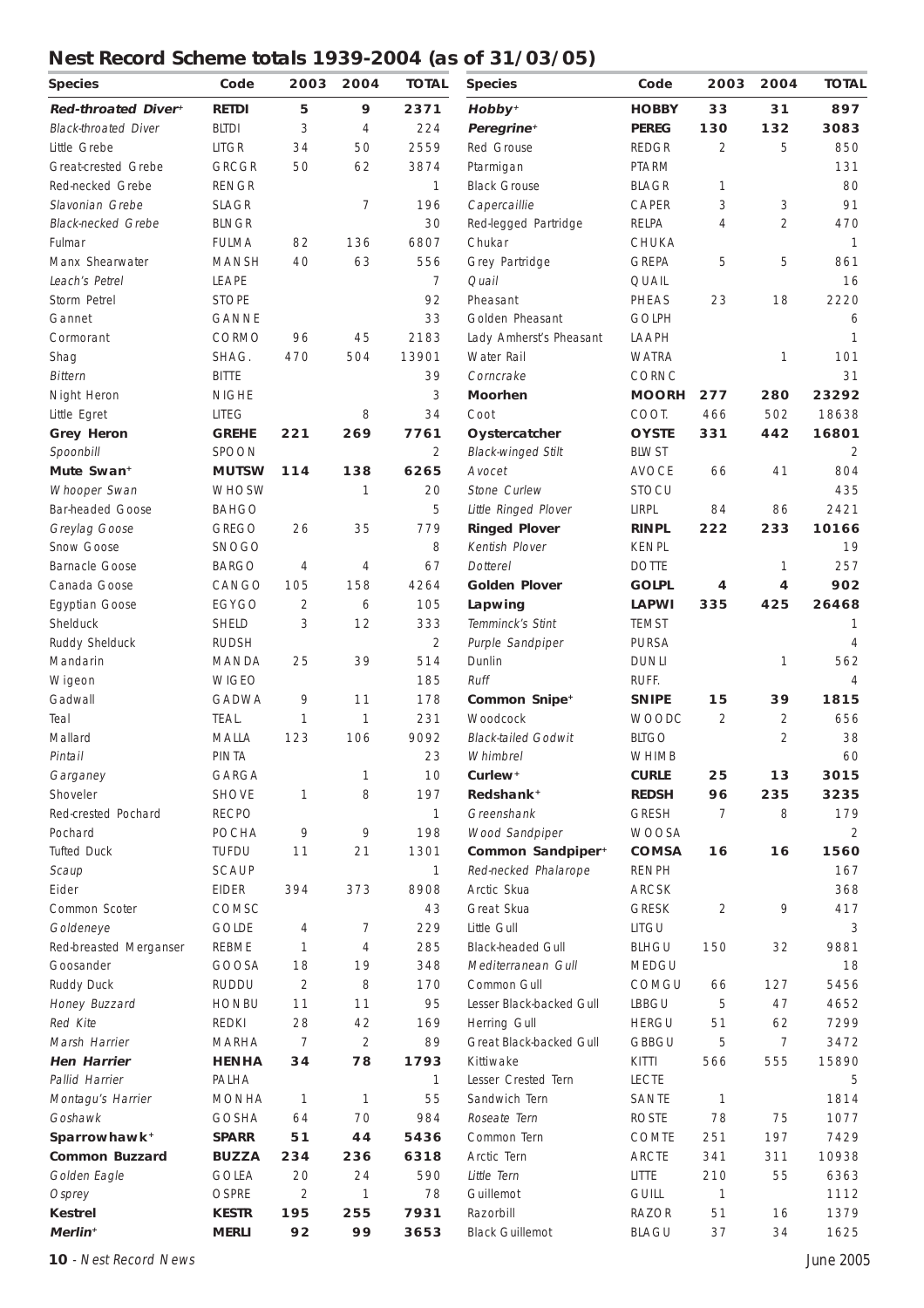| Species                                     | Code                         | 2003 | 2004 | <b>TOTAL</b>  | <b>Species</b>              | Code                         | 2003           | 2004           | <b>TOTAL</b>     |
|---------------------------------------------|------------------------------|------|------|---------------|-----------------------------|------------------------------|----------------|----------------|------------------|
| Puffin                                      | <b>PUFFI</b>                 | 1    | 50   | 804           | Dartford Warbler            | <b>DARWA</b>                 | $\overline{4}$ | 3              | 499              |
| Rock Dove                                   | <b>ROCDO</b>                 | 7    | 55   | 573           | Lesser Whitethroat+         | <b>LESWH</b>                 | 19             | 10             | 924              |
| Feral Pigeon                                | <b>FERPI</b>                 | 45   | 28   | 2341          | Whitethroat <sup>+</sup>    | <b>WHITE</b>                 | 70             | 112            | 6384             |
| <b>Stock Dove</b>                           | STODO                        | 538  | 544  | 10075         | Garden Warbler <sup>+</sup> | <b>GARWA</b>                 | 41             | 32             | 2201             |
| Wood Pigeon                                 | <b>WOODP</b>                 | 498  | 540  | 28515         | Blackcap <sup>+</sup>       | <b>BLACA</b>                 | 69             | 91             | 3788             |
| <b>Collared Dove+</b>                       | <b>COLDO</b>                 | 134  | 190  | 5226          | Wood Warbler <sup>+</sup>   | <b>WOOWA</b>                 | 29             | 45             | 2586             |
| Turtle Dove+                                | <b>TURDO</b>                 | 8    | 7    | 2045          | Chiffchaff <sup>+</sup>     | <b>CHIFF</b>                 | 137            | 142            | 3549             |
| Ring-necked Parakeet                        | <b>RINPA</b>                 |      |      | 49            | Willow Warbler <sup>+</sup> | <b>WILWA</b>                 | 147            | 145            | 13285            |
| Cuckoo                                      | <b>CUCKO</b>                 | 5    | 11   | 2177          | Goldcrest <sup>+</sup>      | <b>GOLDC</b>                 | 19             | 19             | 870              |
| Snowy Owl                                   | <b>SNOOW</b>                 |      |      | 2             | Firecrest                   | <b>FIREC</b>                 |                |                | 9                |
| Barn Owl                                    | <b>BAROW</b>                 | 718  | 944  | 8251          | <b>Spotted Flycatcher</b>   | <b>SPOFL</b>                 | 194            | 155            | 11444            |
| Little Owl+                                 | <b>LITOW</b>                 | 69   | 80   | 2273          | Pied Flycatcher             | PIEFL                        | 812            | 924            | 42367            |
| <b>Tawny Owl</b>                            | <b>TAWOW</b>                 | 360  | 376  | 10838         | <b>Bearded Tit</b>          | <b>BEATI</b>                 | 12             | 20             | 325              |
| Long-eared Owl <sup>+</sup>                 | <b>LOEOW</b>                 | 9    | 15   | 767           | Long-tailed Tit+            | <b>LOTTI</b>                 | 123            | 147            | 6211             |
| Short-eared Owl <sup>+</sup>                | <b>SHEOW</b>                 | 4    | 4    | 401           | Marsh Tit+                  | <b>MARTI</b>                 | 26             | 42             | 1563             |
| Nightjar                                    | <b>NIJAR</b>                 | 73   | 46   | 1797          | <b>Willow Tit+</b>          | WILTI                        | 6              | $\overline{2}$ | 490              |
| Swift                                       | <b>SWIFT</b>                 | 141  | 194  | 2363          | Crested Tit                 | CRETI                        | 7              | 3              | 448              |
| <b>Kingfisher</b>                           | <b>KINGF</b>                 | 17   | 13   | 701           | Coal Tit                    | COATI                        | 82             | 85             | 5664             |
| Hoopoe                                      | <b>HOOPO</b>                 |      |      | 1             | <b>Blue Tit</b>             | <b>BLUTI</b>                 | 3944           | 4301           | 106656           |
| Wryneck                                     | WRYNE                        |      |      | 23            | <b>Great Tit</b>            | <b>GRETI</b>                 | 2978           | 3304           | 70281            |
| Green Woodpecker <sup>+</sup>               | <b>GREWO</b>                 | 15   | 17   | 455           | <b>Nuthatch</b>             | <b>NUTHA</b>                 | 163            | 129            | 4019             |
| Gt Spotted Woodpecker+ GRSWO                |                              | 110  | 112  | 1655          | Treecreeper <sup>+</sup>    | <b>TREEC</b>                 | 37             | 28             | 2614             |
| Lr Spotted Woodpecker+ LESWO                |                              | 5    | 4    | 217           | Short-toed Treecreeper      | <b>SHTTR</b>                 |                |                | 1                |
| Woodlark                                    | <b>WOODL</b>                 | 55   | 35   | 1593          | Golden Oriole               | <b>GOLOR</b>                 |                |                | 41               |
| Skylark <sup>+</sup>                        | <b>SKYLA</b>                 | 56   | 56   | 8230          | Red-backed Shrike           | <b>REBSH</b>                 |                |                | 256              |
| Sand Martin <sup>+</sup>                    | <b>SANMA</b>                 | 127  | 300  | 2770          | Jay*                        | JAY                          | 8              | 18             | 1601             |
| <b>Swallow</b>                              | <b>SWALL</b>                 | 1734 | 2096 | 61908         | Magpie <sup>+</sup>         | <b>MAGPI</b>                 | 87             | 84             | 8136             |
| House Martin                                | HOUMA                        | 162  | 196  | 10054         | Chough                      | <b>CHOUG</b>                 | 45             | 29             | 885              |
| Tree Pipit <sup>+</sup>                     | <b>TREPI</b>                 | 38   | 33   | 1917          | Jackdaw                     | <b>JACKD</b>                 | 252            | 259            | 8136             |
| <b>Meadow Pipit</b>                         | <b>MEAPI</b>                 | 123  | 119  | 9816          | Rook <sup>+</sup>           | ROOK.                        | 110            | 52             | 14781            |
| Rock Pipit <sup>+</sup>                     | <b>ROCPI</b>                 | 21   | 11   | 857           | Carrion Crow <sup>+</sup>   | CROW.                        | 112            | 101            | 7904             |
| Yellow Wagtail <sup>+</sup>                 | <b>YELWA</b>                 | 9    | 7    | 1053          | <b>Hooded Crow</b>          | <b>HOOCR</b>                 | 1              | 3              | 1144             |
| Grey Wagtail <sup>+</sup>                   | <b>GREWA</b>                 | 124  | 103  | 6208          | Raven                       | <b>RAVEN</b>                 | 209            | 178            | 4352             |
| <b>Pied Wagtail</b>                         | <b>PIEWA</b>                 | 199  | 192  | 10313         | <b>Starling</b>             | <b>STARL</b>                 | 230            | 276            | 16871            |
| <b>Dipper</b>                               | <b>DIPPE</b>                 | 193  | 154  | 10329         | <b>House Sparrow</b>        | <b>HOUSP</b>                 | 306            | 458            | 14096            |
| Wren                                        | WREN.                        | 214  | 229  | 16307         | <b>Tree Sparrow</b>         | <b>TRESP</b>                 | 1373           | 1492           | 22682            |
| <b>Dunnock</b>                              | <b>DUNNO</b>                 | 273  | 254  | 31053         | Scarlet Rosefinch           | <b>SCARO</b>                 |                |                | 1                |
| Robin                                       | <b>ROBIN</b>                 | 344  | 324  | 21892         | Chaffinch                   | <b>CHAFF</b>                 | 310            | 328            | 23632            |
| <b>Nightingale</b>                          | <b>NIGAL</b>                 | 10   | 1    | 483           | Brambling                   | BRAMB                        |                |                | 2                |
| Bluethroat                                  | <b>BLUTH</b>                 |      |      | $\mathcal{I}$ | Serin                       | <b>SERIN</b>                 |                |                | 1                |
| <b>Black Redstart</b>                       | <b>BLARE</b>                 | 3    |      | 176           | Greenfinch                  | GREFI                        | 252            | 213            | 14875            |
| Redstart <sup>+</sup>                       | <b>REDST</b>                 | 91   | 107  | 6798          | Goldfinch <sup>+</sup>      | <b>GOLDF</b>                 | 57             | 68             | 3431             |
| Whinchat <sup>+</sup>                       | <b>WHINC</b>                 | 13   | 17   | 2451          | Siskin                      | <b>SISKI</b>                 | 1              |                | 87               |
| Stonechat <sup>+</sup>                      | <b>STOCH</b>                 | 65   | 218  | 3826          | Linnet                      | <b>LINNE</b>                 | 298            | 262            | 28620            |
| Wheatear <sup>+</sup>                       | <b>WHEAT</b>                 | 36   | 34   | 3949          | Twite <sup>+</sup>          | <b>TWITE</b>                 | 107            | 178            | 1157             |
| <b>Ring Ouzel<sup>+</sup></b>               | <b>RINOU</b>                 | 5    | 14   | 1783          | Redpoll <sup>+</sup>        | <b>REDPO</b>                 | 7              | 4              | 1356             |
| <b>Blackbird</b>                            | <b>BLABI</b>                 | 1242 | 1270 | 133900        | Parrot Crossbill            | PARCR                        |                |                | 4                |
| Fieldfare                                   | <b>FIELD</b>                 |      |      | 7             | Common/Scottish Crossbill   | <b>CROSS</b>                 |                |                | 154              |
| Song Thrush                                 | <b>SONTH</b>                 | 545  | 491  | 75562         | Bullfinch <sup>+</sup>      | <b>BULLF</b>                 | 44             | 48             | 5931             |
| Redwing                                     | REDWI                        |      |      | 120           | Hawfinch                    | <b>HAWFI</b>                 |                | 7              | 205              |
| Mistle Thrush <sup>+</sup>                  | <b>MISTH</b>                 | 70   | 61   | 8191          | Snow Bunting                | <b>SNOBU</b>                 |                |                | 202              |
| Cetti's Warbler                             | CETWA                        |      |      | 30            | Yellowhammer <sup>+</sup>   | YELHA                        | 149            | 111            | 7926             |
| Grasshopper Warbler+                        | <b>GRAWA</b>                 | 8    | 8    | 404           | Cirl Bunting                | <b>CIRBU</b>                 |                |                | 255              |
| Savi's Warbler                              | SAVWA                        |      |      | 4             | <b>Reed Bunting*</b>        | <b>REEBU</b><br><b>CORBU</b> | 55<br>3        | 67<br>16       | 8115<br>984      |
| Sedge Warbler <sup>+</sup><br>Marsh Warbler | <b>SEDWA</b><br><b>MARWA</b> | 39   | 56   | 4954<br>168   | Corn Bunting <sup>+</sup>   |                              |                |                |                  |
| <b>Reed Warbler</b>                         |                              | 388  | 622  |               | NUMBER OF CARDS             |                              | 28,433         |                | 31,264 1,320,359 |
|                                             | <b>REEWA</b>                 |      |      | 16525         |                             |                              |                |                |                  |

Species in bold are used within the BTO's Integrated Population Monitoring Programme. We would be particularly pleased to receive more records for those species marked with + (less than 150 records on average over the last 10 years). Schedule 1 species are in italics (please note that this list relates to GB classification and may vary for Eire, Northern Ireland and Isle of Man).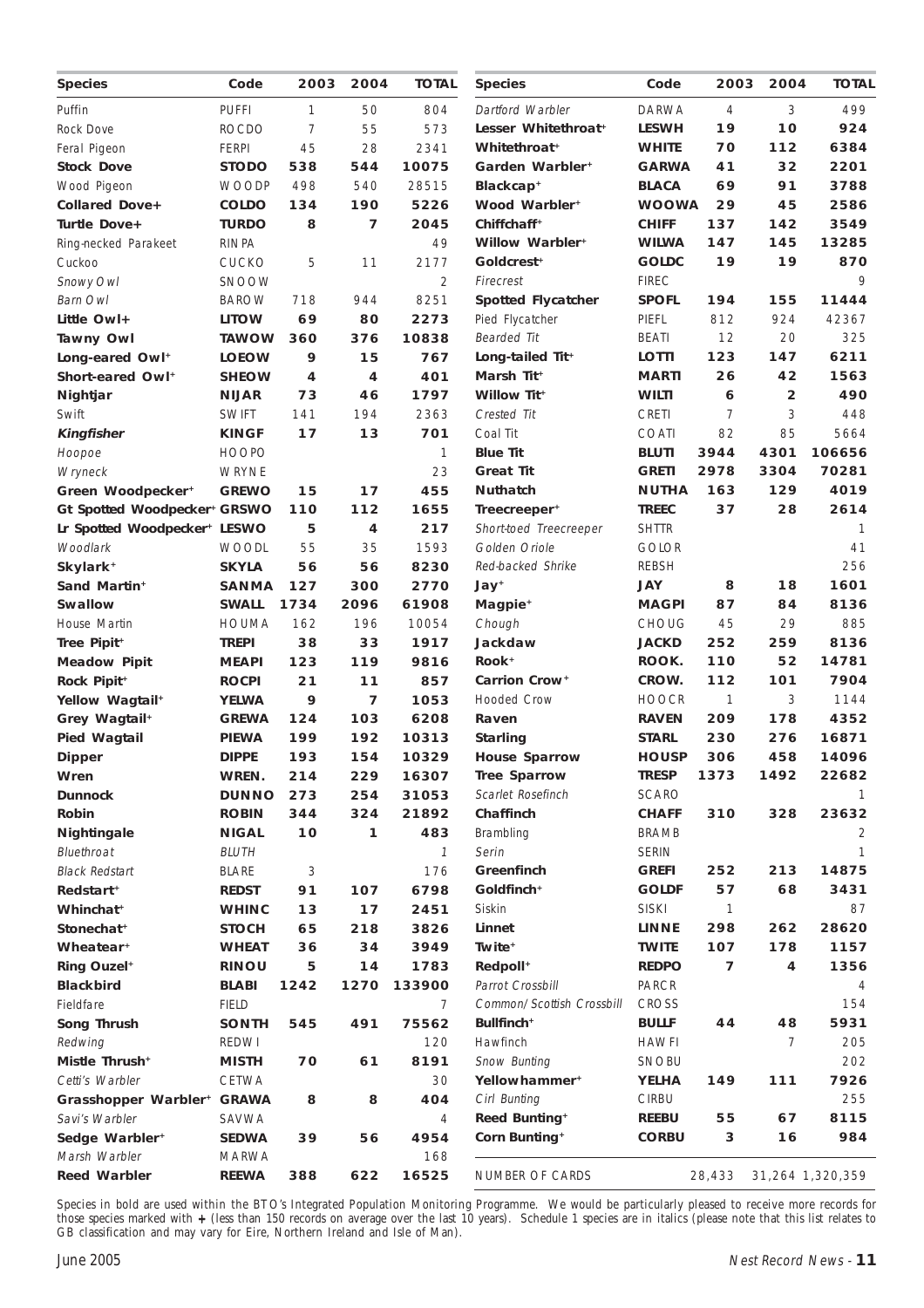# **Problem children**

#### Sometimes finding the nest is the easy bit and knowing what to enter on the nest record is the challenge...

#### **Swallow-in-a-basket**

Back in June 2003, I was invited by a former work colleague to ring a brood of Swallows that had hatched in a typical nest on a beam in her garage. Five young were duly ringed and returned to the nest uneventfully. However, a few days later, my friend's brother phoned to say that the nest had become detached and he had found the chicks flapping around on the garage floor. Enterprisingly, he had gathered them up, placed them in a small basket and suspended this from the garage roof (see photo). Not only did this brood fledge successfully, but so too did three chicks from a second brood produced in August.

The basket was left in situ over the following winter and in early June I was invited to ring a brood of five youngsters that had been reared in it once again. In July, a second brood of four duly fledged and, yes, the phone rang again in early September—would I like to go and ring a third brood of four that had, no prizes for guessing, been reared in the basket! I shall scrutinize the next edition of the 'BTO Nestbox Guide' with much interest!

#### Simon Cox



Basket-nesting Swallows. Photo: Jean Jacobs

#### **Foster Swallow**

I have a Swallow pulli ringing project in my home area and keep nest records as I go around various stables. The following situation presented a puzzle when it came to entering the nest records!

On 22 July I recorded two eggs in a nest in a stable and a female sitting on five eggs in another stable used to store hay and horse rugs draped over elements of jumps. Checking how many eggs involved climbing over and shifting these things. On 5 August there were four eggs in the first stable with no adult seen but the other nest was damaged with lining hanging down and no adults about. I wrote a note to the stable owners saying that this nest had been predated.

On 19 August I returned and found adults feeding chicks in the four egg nest. They were ready to ring but I was surprised when I took four chicks from the nest, to find one very much bigger than the others (wing length 86 mm, compared with 54, 59 and 54 mm). Fortunately the stable owners arrived while I was there and so I got the explanation. When they read my note about the predated nest, they shifted the things in the rug/hay store and found one fit, two poorly and two dead chicks. They put the three live chicks in the nest with four eggs. When they next checked the nest they found that the two poorly chicks had died and saw the eggs were hatching. So the four chick pair had fed the extra chick since before their eggs hatched and raised it along with their little ones. A much more interesting story than if I had been asked what to do about the live chicks, because I would have put them in a plastic pot at their nest site for their own parents to rear.

#### **Ruth Croger**



A more typical Swallow nest: Photo: George Higginbotham

#### **Follow that Coot**

Sometimes even recording the location of a nest can prove problematic. In an email to the Nest Records Unit in June 2004, Paul Roper at Rye Meads gave some details of a Coot nest that he had located:

"(The nest) is on a log on the River Lea and I first saw it floating down the river in Herts, but when I went back to take a photo it was in Essex. It had travelled at least 3 km (probably more). If it keeps going they will hatch somewhere on the Thames and probably fledge in north Kent! What grid reference should I put on the NRC?"

Unfortunately, we don't know the final outcome – possibly the only case where a nesting attempt hasn't been followed to completion because the nest recorder couldn't keep up with it!



Mobile Coot nest on the River Lea. Photo: Paul Roper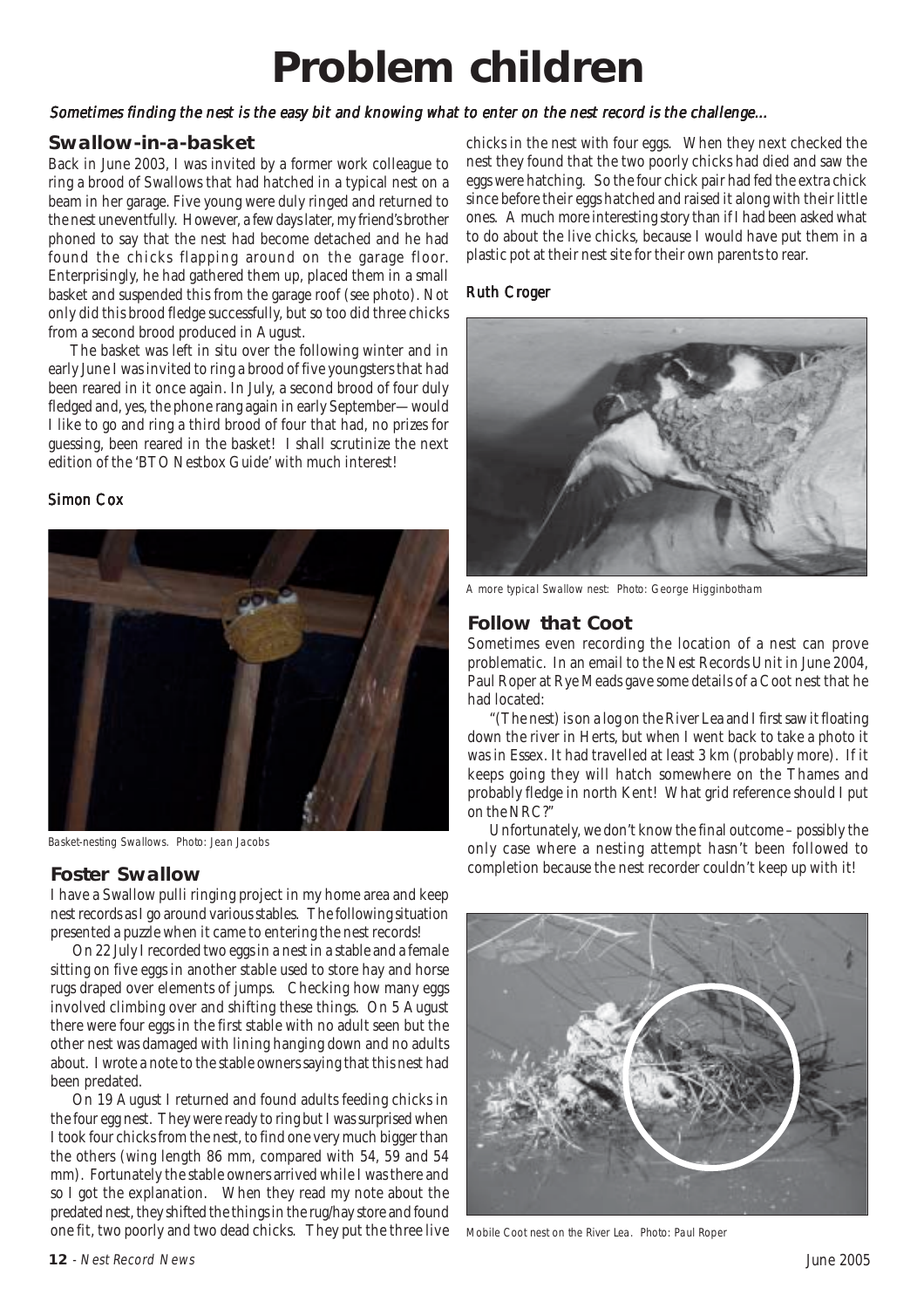# **2004 weather report**

#### David Glue summarises some effects of weather conditions on breeding success in 2004 across the country as reported by nest recorders and the general public.

#### **Early nesting attempts include Muscovy and Ring-necked Parakeet**

As daily temperatures in January were 1.2°C above average, news of a number of early nesting attempts was perhaps unsurprising. As is generally the case, reports of early Collared Dove, Woodpigeon and Blackbird clutches dominated, while those by Robin (Berks), Mistle Thrush (Merseyside) and Tawny Owl (Herts) in suburban settings were not too unexpected. However, it was most unusual to hear of Muscovy (Devon) and Ring-necked Parakeet (Bucks) egg-laying and of Barn Owl (Co Kerry) and Blue Tit (Kent) feeding young this early in the year. In early February a moist tropical south-westerly airstream swept record-breaking early spring migrants, notably hirundines, into the UK. Unseasonal temperatures prompted some Great Crested Grebe, Raven, Longtailed Tit and doves to repair or build nests and start laying.

A winter chill in the first half of March appeared to have checked some nesting activity. Buzzard, Raven, Rook, Dipper and thrushes with nests decorated or lined were reported as deferring egg-laying short-term. Periodic downpours in mid- and late April led to flash-flooding in the Severn Complex and north-eastern parts, resulting in locally heavy losses of Black-headed Gull, duck, plovers and Reed Bunting nests. Rainstorms in the Ouse Washes washed away nests of more than 1,000 pairs of nesting waders, including Lapwing, Redshank, Snipe and Black-tailed Godwit. However, high temperatures in the final week of April, reaching 23°C on 24th in London, lead to a spate of nesting reports involving grebes, duck, tits, thrushes and finches.

#### **Frost-free May-June benefits breeding passerines**

High pressure built steadily over the UK during the first week of May, providing a settled month for the first time in three years - the driest since 1998, warmest and sunniest since 1991. Warm weather, moist soils and bright blue skies aided nesting residents and summer visitors alike, although disturbed weather in North Africa and the Mediterranean Basin disrupted the arrival of the latter to some extent. Daytime temperatures were 1-2°C above average across all regions, creating comfortable conditions for both nesting and nest recording. The mercury dipped to -4°C at Kinbrace (Sutherland) on 27th, but such events were apparently not severe enough to affect nesting passerines seriously.

Tits appeared to prosper, with a good uptake of nestboxes and modest-sized clutches reported from recorders across the country, while fewer accounts of Great Tit, Blue Tit, Long-tailed Tit and Pied Flycatcher nest predation were received relative to the previous year. Lush grass growth may well have benefited egglaying Buzzard, Kestrel, Tawny Owl and Long-eared Owl by increasing rodent populations in some regions. Progressively drier conditions, especially in western parts (the West Country was effectively rain-free from 6-17th) reduced the availability of mud for hirundines building nests, but rain-bearing Atlantic fronts from the 28th relieved matters. A warm first-half to June, the 30°C mark topped on 7th, 8th and 14th, may have helped some Swallow, Dipper, Pied Wagtail and Spotted Flycatcher pairs to fledge first broods and quickly lay repeat clutches and reports from recorders involved in Barn Owl monitoring suggested that this species generally fared better than it had done in 2003.

However, all was not rosy for some later breeders. Winds veered north on 17 June, introducing sharp showers and a cooler theme.

Temperatures dipped to -0.2°C at Shap (Cumbria) early on 20th, topping just 7.8°C at Loch Glascarnoch (Wester Ross) by day, with ground frost and temporary snow-lay in northern parts. Then, a record-breaking 'autumn' low swept across the UK on 7/8 July, with winds of 50 knots and damaging cool downpours. Initially, the showery regime helped some thrushes, Robin, Wren, chats, pipits and hirundines to rear successive broods. Later, however, strong winds up-rooted crown-heavy trees, leading to reported brood losses involving Grey Heron, Cormorant, Hobby and doves. One notable casualty was the first modern-day nesting attempt by Osprey in Wales, which collapsed in the exceptional summer storms. Swamped nests of ground-nesting divers, Avocet, Golden Plover, Merlin, and Nightjar were observed, torrential showers compounded by daily temperatures 0.7°C below average in July.

#### **A poor year for east coast seabird colonies**

Concerns mount for the future of the world famous North Sea seabird populations, with Orkney experiencing the "worst year in living memory", recorders in Shetland reporting a "terrible" season and those monitoring colonies on Bempton Cliffs (East Yorks) suggesting that it was the "worst season on record". Arctic Tern, Kittiwake, Arctic Skua, Great Skua and auks returned to colonies late and in reduced numbers, with widespread suspension of breeding and limited breeding success reported. These trends were only apparent for colonies breeding on the east coast, however, with west coast colonies seemingly unaffected. Debate revolved around climate change, and a northward shift of plankton and fish prey allied to warmer waters.



Many seabird species such as Puffin suffered during the 2004 breeding season. It is often difficult to explain such disasters, though the nonavailability of Sandeels (a load of which this Puffin is carrying) is often highlighted as the main culprit. Photo: Colin Varndell

On the positive side, reports of healthy families of Great Tit, Pied Flycatcher and Nuthatch fledging in the third week of July were likely to be the product of successful repeat broods. Although conditions in August were warm, with day and night temperatures 1.3°C above average, slow-moving Atlantic depressions brought moisture-laden tropical intense deluges, with all regions enduring double the monthly rainfall. The wettest August since 1956 may have led to a reduction in repeat nesting operations among thrushes, warblers, Spotted Flycatcher, Nightjar and hirundines, but glorious Indian summer weather in early September is likely to have permitted a few later broods to fledge successfully.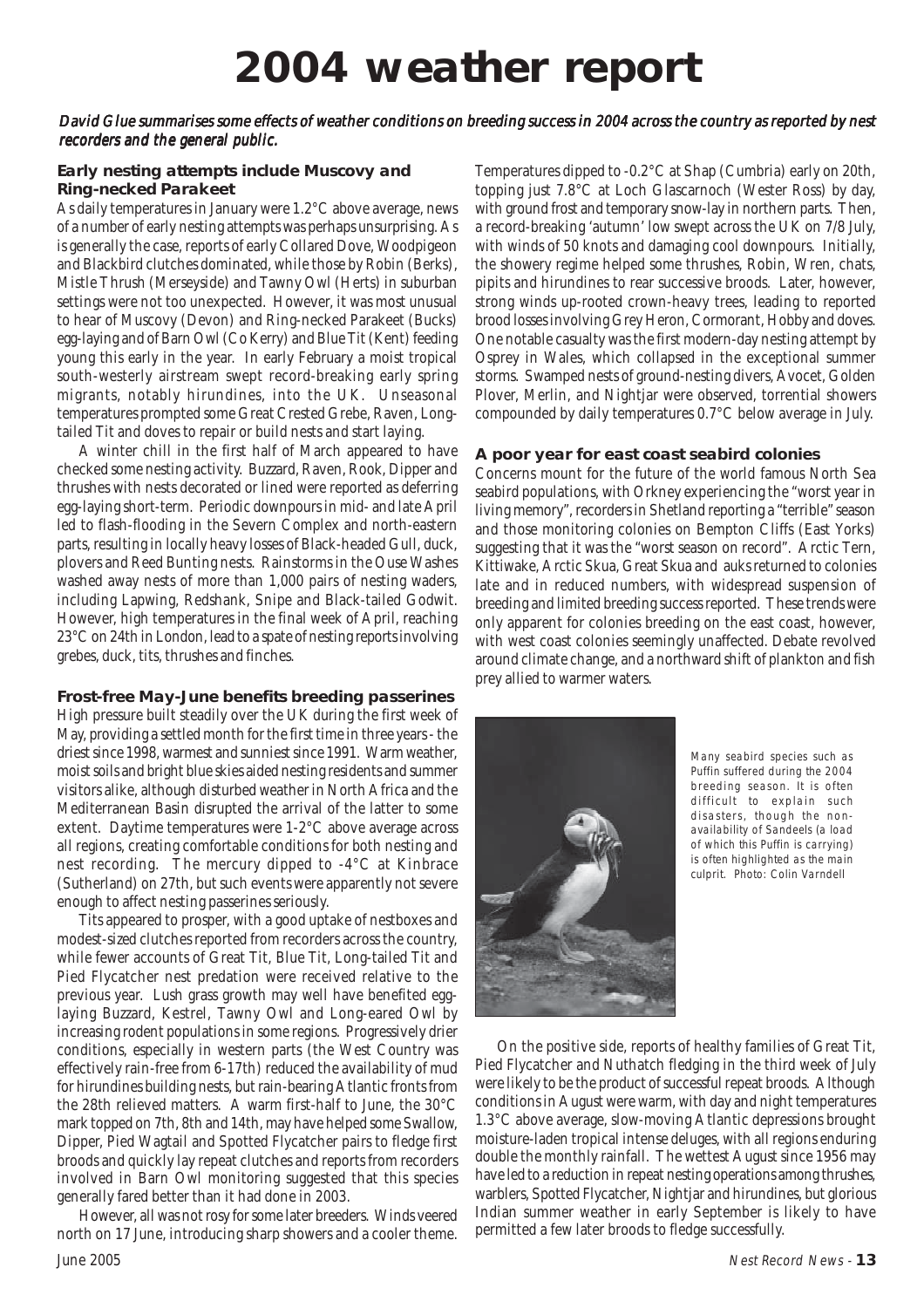# **Submission trends in 2004**

# **Open-nesting species**

As you can see from the now-familiar graph comparing the submission trends for open-nesting and cavity-nesting species, the good news is that the decline in the former seems to have stabilised over the last few years – the bad news is it's still at the level that it was in the 1950's and early 60's.



Submission trends for open-nesting (thick line) and cavity-nesting (thin line) passerines 1941 to present.

The table opposite compares submission totals for 20 open-nesting species in 2004 with the mean submission total across the preceding 10-year period (1994-2003). The take home message is that the numbers of records we're receiving even for common open nesting species such as Blackbird, Wren and Robin are falling as well, so the submission trends are not simply the result of declining numbers of warblers, finches and buntings in the UK.

This year's edition of Nest Record News contains a wealth of information about nest-finding written by those who practice the art. If these articles inspire you to look for, and help you to find, even

|                  | No. records<br>received<br>in 2004 | No. records<br>received relative<br>to1994-2003 mean |
|------------------|------------------------------------|------------------------------------------------------|
| <b>Blackbird</b> | 1270                               | $-223$                                               |
| Song Thrush      | 491                                | $-177$                                               |
| Linnet           | 262                                | $-135$                                               |
| Chaffinch        | 328                                | $-128$                                               |
| Skylark          | 56                                 | $-121$                                               |
| Wren             | 229                                | $-90$                                                |
| Robin            | 324                                | $-83$                                                |
| Mistle Thrush    | 61                                 | $-61$                                                |
| <b>Dunnock</b>   | 254                                | $-60$                                                |
| Willow Warbler   | 145                                | $-51$                                                |
| Woodlark*        | 35                                 | $-49$                                                |
| Whinchat         | 17                                 | $-45$                                                |
| Long-tailed Tit  | 147                                | $-42$                                                |
| <b>Bullfinch</b> | 48                                 | $-39$                                                |
| Pied Wagtail     | 192                                | $-34$                                                |
| Grey Wagtail     | 103                                | $-31$                                                |
| Ring Ouzel       | 14                                 | $-27$                                                |
| Garden Warbler   | 32                                 | $-27$                                                |
| Sedge Warbler    | 56                                 | $-25$                                                |
| Treecreeper      | 28                                 | $-25$                                                |
|                  |                                    |                                                      |

\* Schedule 1 species

a single nest of an open-nesting species this year, then please submit it to the Nest Record Scheme. As you can see from the species totals table on pages 10-11 of this issue of Nest Record News, the records received for many species of lark, pipit, warbler, finch and wagtail fall below the minimum monitoring target of 150 per annum, so every record received really will be incredibly valuable.

# **MOST WANTED! Can you help?**

 The species listed below form part of the BTO's Integrated Population Monitoring (IPM) programme. We need your help if we are to reach our target of 150 records, to enable us to monitor these birds effectively. If you find these birds in suitable habitat this season, please have a go at locating and recording the nests.

In addition, if you are particularly adept at finding nests of these species, we would be pleased to hear about your techniques! Short articles would be particularly welcome (by email if at all possible). Your contribution will of course be acknowledged in any material produced for new recorders. Many thanks in advance.

| <b>Blackcap</b>           | <b>Little Owl</b>      | <b>Sparrowhawk</b>    |
|---------------------------|------------------------|-----------------------|
| <b>Bullfinch</b>          | <b>Long-tailed Tit</b> | <b>Stonechat</b>      |
| <b>Carrion Crow</b>       | <b>Magpie</b>          | <b>Tree Pipit</b>     |
| <b>Chiffchaff</b>         | Marsh Tit              | <b>Treecreeper</b>    |
| <b>Collared Dove</b>      | <b>Mistle Thrush</b>   | <b>Turtle Dove</b>    |
| <b>Common Sandpiper</b>   | <b>Mute Swan</b>       | <b>Wheatear</b>       |
| <b>Common Snipe</b>       | Nightjar               | Whinchat              |
| <b>Corn Bunting</b>       | <b>Redshank</b>        | Whitethroat           |
| <b>Curlew</b>             | <b>Redstart</b>        | <b>Willow Tit</b>     |
| Garden Warbler            | <b>Reed Bunting</b>    | <b>Willow Warbler</b> |
| Goldfinch                 | <b>Ring Ouzel</b>      | <b>Wood Warbler</b>   |
| <b>Grey Wagtail</b>       | Rook                   | <b>Yellow Wagtail</b> |
| <b>Jay</b>                | <b>Sedge Warbler</b>   | <b>Yellowhammer</b>   |
| <b>Lesser Whitethroat</b> | <b>Skylark</b>         |                       |



Sparrowhawk chicks well on the way to fledging. Photo: Derek Belsey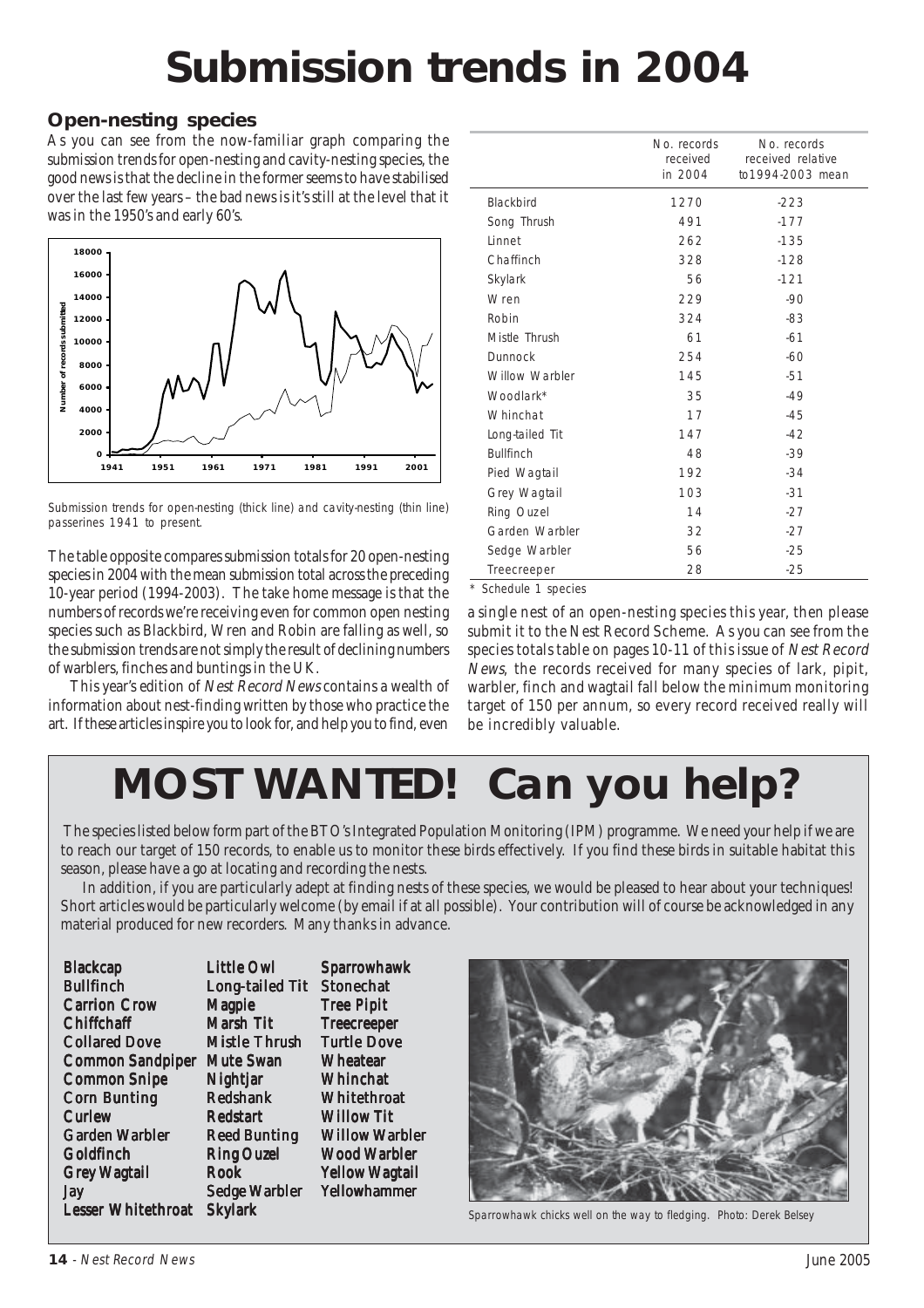# **News Round Up**

### **Medals and conferences in 2004-05**

One of the highlights of the 2004 Swanwick conference came with the presentation of the Tucker Medal, given for "outstanding service to the trust", to David Warden, one of our most prolific nest recorders. Since joining the BTO as a teenager in 1948, David has submitted over 14,000 nest record cards of 103 different species. Since the 1970's he has specialised in recording Reed Warbler nests, though not to the exclusion of all other species, and has completed almost 3,500 records for this species alone. Not content with supporting the NRS, David is also a ringer and participates in a number of other BTO surveys. Congratulations, David, on an extremely well deserved reward.

Swanwick 2004 also hosted the second annual Nest Recorders Meeting, which saw over 60 people attend. In fact, the response has been so positive that the meeting now warrants its own drinks trolley – truly a benchmark of success. As is now customary, the meeting kicked off with a series of short talks from nest recorders and ended with a lively discussion session.

Peter Robinson started proceedings with a talk about his own nest recording project and also about his experiences helping the BBC get the necessary shots for their "Bill Oddie Goes Wild" programme. Mark Fletcher followed this with an insight into finding nests on your local patch, showing us that even taking the dog for a walk could provide fantastic recording opportunities. Next, David Norman presented an account of his experiences of nest recording as part of a large team of people, in this case the Merseyside Ringing Group of which he is chairman. Finally, George Candelin gave a presentation summarising the research that he has been carrying out on the Swift population monitored by the Edward Grey Institute in Oxford. As usual, all talks were extremely informative and expertly presented, so thanks to all the speakers for their time and hard work.

Another Nest Recorders Meeting is planned for Swanwick Conference on the 3-4 December and, thanks to popular demand, an equivalent meeting has been scheduled for this year's Scottish Ringers' meeting at Kingussie on the 18-20 November. We're currently looking for nest recorders to give 5-10 minute presentations at either meeting, so if you'd like the opportunity to let other people know about your work or to initiate discussion about your findings, then please contact us at (nest.records@bto.org).



Malcolm Calvert presenting David Warden with his well-earned Tucker Medal. Photo: Derek Toomer

# **IPMR update**

Forty-nine percent of the 31,000+ records submitted to the NRS in 2004 were sent in electronically via IPMR, an absolute increase of approximately 2,500 records relative to 2003. The proportion of recorders using IPMR to submit their nest records also rose from 33% to 39%.

Mark Cubitt has been working hard on the new version (v2.2) of IPMR, due to be released later this summer, which is currently being tested by a group of experienced users. Many of the enhancements in v2.2 have concerned the nest recording side of the program – some of the major changes include:

- An effort recording form has been included which is automatically incorporated in the nest records submission file when it is created. As we can generate the total number of records of each species directly from the submission files, the paper NRS Summary Sheet is now obsolete for people submitting by IPMR, so that's one less bit of paperwork to fill in. In addition to using the standard codes, the new style form also gives you the opportunity to record effort in terms of number of hours spent recording or number of visits made to the site.
- A quick 'Go to nest record number' function on the Nest Visits form that makes it easier to navigate between records.
- The nest outcome recording systemhas been revised, allowing the recorder to mark records as complete when they are ready for inclusion in the submission file.
- A control data file has been added to the NRS submission file to simplify the importing process for group secretaries.
- Some validation has been added to the Nest Visits form, allowing recorders to identify nests at which some aspect of breeding has been 'unusual', e.g. if incubation periods are shorter than predicted for the species or if chicks are fledging sooner than expected. This will both flag up attempts that are of particular interest and draw attention to any typing mistakes.

In addition, there are a number of general enhancements, such as the simplification of the installation system, and lots of improvements to the ringing side of things too. For a full list of changes in the new version, visit Mark's website at http:// www.btoipmr.f9.co.uk/ipmrv2\_2.html (this list will appear on the BTO web site when IPMR v2.2 is generally released).

Once again, a big thank you to everyone who has switched over to using IPMR – it has made an incredible difference to the task of handling and computerising the data here at The Nunnery so we can concentrate on raising the profile of the NRS and providing more support to nest recorders.

Thanks also to Mark Cubitt for the fantastic effort he's put in to developing the software, to Ian Spence for writing and revising the user guides and to all the testers who have provided feedback and comments during the development of the nest recording function in the new version, particularly – James Cracknell, Tom Kittle, Jan Legg, Jan Pritchard and Tony Wilkinson.

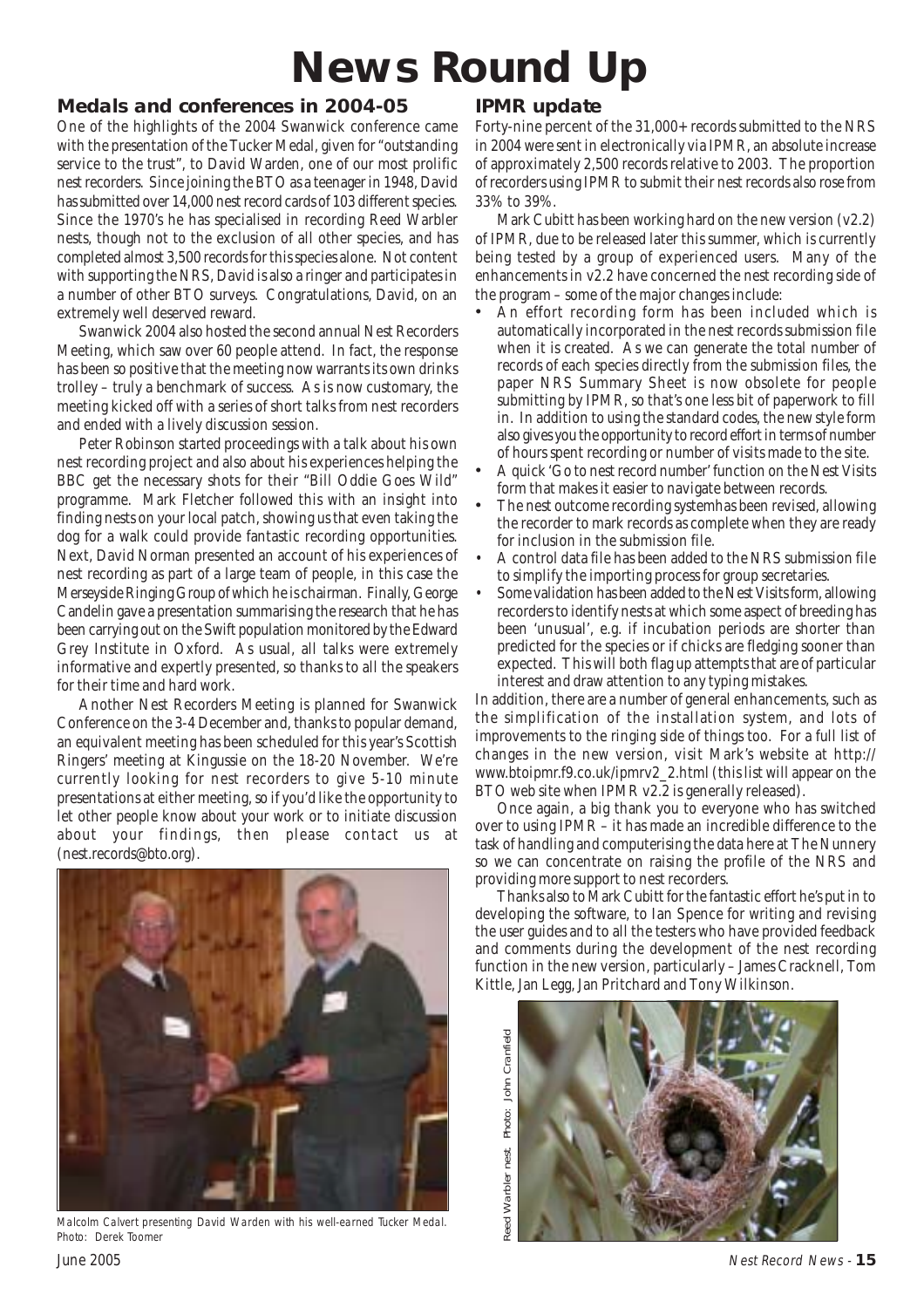# **Top recorders in 2004**

National Trust, Farne Islands (NTF) 1,649 records **E** Brook, Cooke, Chedzoy & Caldwell (BCCC)  $1,635$  . Bob Danson (RD)  $946$  . Merseyside RG MRG 856 . David Warden (DWA) 688 . Birklands RG (BRG) 622 Lancaster & District Birdwatching Society (LDBW) 550 ! Kevin Briggs (KBR) 518 ! Geoff Myers (GWM) 412 ! Louch & Thompson (L/T) 368  $\blacksquare$  Ivan Proctor (IPR) 353  $\blacksquare$  Bob Swann (RLS) 350 ! The Wildfowl & Wetlands Trust Welney (WWTW)  $349$   $\blacksquare$  Peter Roe (PER)  $340$   $\blacksquare$  Neville Powell (NBP)  $336$   $\blacksquare$  Sorby-Breck RG (SOBG) 331 . Spence, Stratford & Brenchley (IMS) 316 . North West Norfolk RG (NWNR) 313 . John Lloyd (JVL) 301 . Paul Holness (PRH) 292 · Reginald Lanaway (RJL) 289 · Max Meadows (MOM) 287 **.** Peter Robinson (PJR) 271 **.** John Lawton Roberts (JALR) 265 ! Gordano Valley RG (GVRG) 260 ! Derek Gruar (DEG) 256 ! Northumbria RG (NRG) 235 ! Diane Bowes (DJB) 233 ! Tees Ringing Group (TERG) 232 ! Alan Old (ABO) 227 The Goodall (AEG) 220 Lewis & Roberts (JMSL) 217 East Dales RG (EDRG) 212 · Stanford RG (STAR) 212 · Nigel Westwood (NJW) 210 . Souder RG (SDR) G208 . David Oliver (DWO)  $207 \bullet$  Bob Stevens (RS)  $199 \bullet$  Rye Meads RG (RMRG) 194 **.** John Callion (JCA) 190 **.** Rod Smith (ROS) 189 **.** John & Chas Holt (J&CH)185 ! Fenwick, Fenwick, Grainger & Richardson (JR)  $184$   $\blacksquare$  Neil Winter (NEW) $177$   $\blacksquare$  Dave Hazard (DAVH)  $167$   $\blacksquare$ Isabel, Philip & David Hildred (IPDH) 167 ! Applegarth Wildlife Sanctuary (AWLS) 158 . David Myers (DAM) 157 . Calf of Man Bird Observatory (COM) 152 ! Peter Johnson (PEJJ) 152 ! Bristol Naturalists' Society (BNS) 151 ! Cook & Netherwood (MCMN) 150 ! Edward Grey Institute (EGI) 147 ! Peter Wilson (PEW) I146 ! Euan Cameron (EDC) 143 ! Peter Goodlad (PG) 143 ! John Massie (JMA)  $140$   $\blacksquare$  Rye Bay RG (RBRG)  $140$   $\blacksquare$  Treswell Wood IPM Group (TWIG)  $140 \equiv$  Robert Smith (SMI)  $139 \equiv$  Jim Hodson (JMH) 138 Garth Lowe (GAL) 134 English Nature Devon Team (PIR) 128 **· RSPB Twite Project (TWPR) 128 · Doug Trigg (DOTR) 127** ! Ruth Croger (RUCR) 126 ! Neil Brown (NGB) 122 ! Ronald Turkington (RHT) 122 · Spurn BO (SPBO) 122 · Alan Ball (AGBA) 119 · Frank Mawby (FJM) 118 · Ted Cowley (EXC) 116 ! Manx RG (MANX) 115 ! Paul Robinson (PARO) 114 ! Michael Russell (MDR) 113 - Rob Husbands (ROXH) 113 - Alan Lowe (ALA) 111 ! Bob Coyle (ROCO) 108 ! Derek Holman (DHOL) 106 - Julian Driver (JDR) 106 - Neil Croton (NCRO) 102 - Mike Rogers (MHR) 100 !

### **Orford Ness pullus ringing course**

The inaugural Orford Ness pullus ringing course, run by Steve Piotrowski and Dave Cormack, was held on 9-12 July 2004 and hosted eight participants. A typical day began with a mist netting session before breakfast, after which the group visited the gull colony and the pools where ducks congregate so that participants could ring the pulli. Visits to nests and wader pulli at known locations gave participants the chance to simultaneously gain experience of ringing and nest recording and also provided opportunities to search for other nests. Evening talks included an overview of the NRS given by the Nest Records Officer and presentations on nest location and marking techniques given by the course operators.

In all, 10 non-passerine and 12 passerine species were ringed, totalling 306 birds of which 233 were pulli. Lesser Black-backed Gull pulli accounted for 171 of those ringed, together with 17 Herring Gull pulli, 20 Shelduck pulli and broods of Reed Bunting, Meadow Pipit and Pied Wagtail.

A similar course is planned for 8-11 July this year and spaces are still available. If you'd like to take part, contact Dave Cormack (Dave.Cormack@nationaltrust.org.uk, Tel. 01394 450900) for more details.



The Orford Ness course included the ringing of such species as Ringed Plover (above) and Pochard (below). Photos: Steve Piotrowski



#### **Interesting pullus ringing recoveries**

If you're interested in what life has in store for your chicks after they leave the nest - and want to generate even more valuable data for the BTO – you can join the growing number of nest recorders who are training to ring their nestlings. As well as contributing to monitoring you can also get fascinating results. This year we've had several interesting recoveries of birds ringed in the nest, including a couple of Pied Flycatchers with totally different aims in life. One was ringed in Cumbria, one in Powys, and both were found 10 months later – the first 700 km to the east in Germany, the other 2,300 km to the south in Morocco.

A nestling Sedge Warbler ringed in Aberdeenshire was caught 44 days later by ringers in southern France, and two Swallows ringed in the nest were caught in Spain, on their way back from their first winter in Africa. In comparison to those distances, the 103 km in 139 days travelled by a Blue Tit from Lincolnshire looks insignificant – but no nestling Blue Tit recorded has ever travelled so far so quickly before. Another Blue Tit ringed as a pullus managed to survive for a respectable six years before it was found dead in February this year.

As a whole, pulli account for only about a fifth of all ringing records, but they are among the most valuable because their ages and place of origin are known precisely. If you are interested in training to ring, or you would like to find someone to ring your nestlings, please contact Mark Grantham (mark.grantham@bto.org) or myself (kate.risely@bto.org) in the Ringing Unit.

#### Kate Risely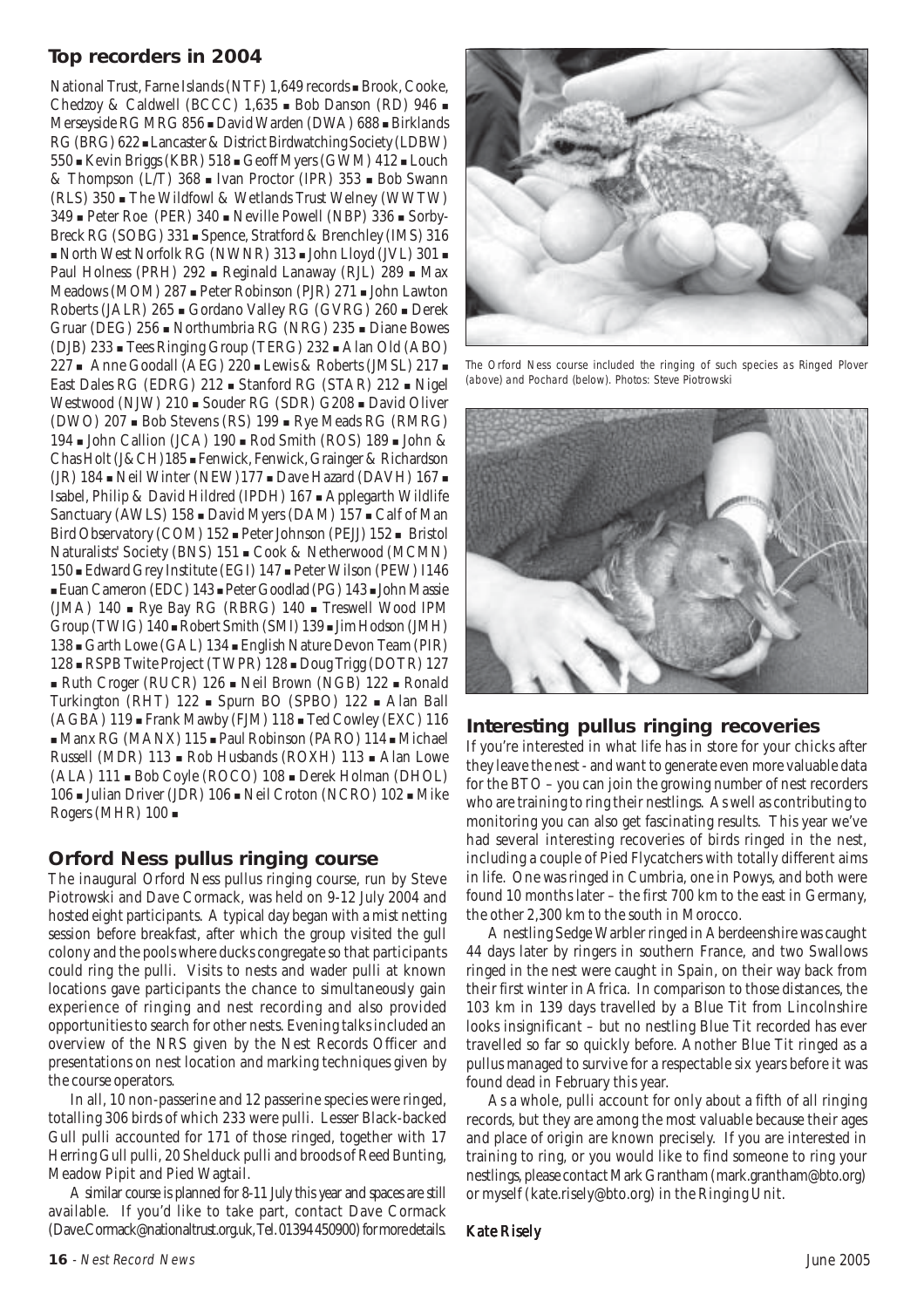### **Constant Nest Monitoring Plot Progress report 2004**

In total, 16 nest recorders participated in the third pilot year of the Constant Nest Monitoring Plot (CNMP) project, between them covering a total of 45 populations of 14 different species at 33 plots:

Swallow – 10 plots, Spotted Flycatcher – 9 plots, Coot – 5 plots, Moorhen – 5 plots, Tree Sparrow – 3 plots, Stock Dove – 2 plots, Collared Dove – 1 plot, Blackbird – 2 plots, Robin – 2 plots, Common Sandpiper – 1 plot, Nightjar – 1 plot, Woodlark – 1 plot, Song Thrush – 1 plot, Reed Warbler – 1 plot.

This project represents a pioneering attempt to assess the frequency of repeat brooding across a variety of species at a national scale. Now that the majority of plots have been covered for at least two years, we can for the first time begin to look at annual differences in the mean number of broods attempted per pair.

So, what were the results? Well, the first interesting thing to note was that for the majority of species the mean number of attempts in 2004 seemed to be very similar to that in 2003, although we should note that as yet we really do not have much of an idea about the values for a 'normal' year or what the 'typical' variation in the number of breeding attempts is annually. Across all species, the majority of pairs attempted an average of between one and two broods each, although Stock Dove, Collared Dove, Blackbird and Tree Sparrow all managed at least three attempts per pair at some sites.

Of the species for which we have information from the greatest number of individual sites, the mean number of Swallow broods per pair seemed to have been fairly consistent with the previous year across the majority of sites, as was the case for Spotted Flycatcher. The preliminary trends for Moorhen and Coot appeared to be more variable, with the mean number of broods increasing substantially in some parts of the country but decreasing in others, and the same was true of Tree Sparrow. Interestingly, Stock Dove appeared to have a greater number of broods per pair at both CNMP sites where the species is monitored.

Many thanks to the following recorders for taking part in CNMP in 2004: Alan Burgess, John Clarke, Ruth Croger, John Farnsworth, Peter Goodlad, Alan Hall, Sally Hall, Colin Hull, John Little, Jim Martin, Geoff Myers, Mike Russell, Jim Terry, Nigel Westwood, Neil Winter, Derek Yalden. We're very sorry to hear that John Clarke has had to scale down his Spotted Flycatcher survey, which has been running since 2001, under doctor's orders. He has, however, been able to produce a fantastic book about his work which is sure to inspire all who read it – see the review on page 19 for more details. If you're interested in taking part in the CNMP scheme yourself, email us at nest.records@bto.org and we can send you a CNMP instruction sheet outlining the aims of the project and the methodology.

### **CES results for 2004**

As the name implies, ringers at Constant Effort Sites (CES) standardise their catching efforts, visiting the area once every ten days between May and September and erecting the same number of nets in the same places for the same amount of time. This means that catches are directly comparable from one year to the next, allowing both changes in adult numbers and in productivity, measured as the ratio of adults to juveniles caught, to be monitored annually for 25 species inhabiting the scrub and reedbed habitats in which most sites are located. It is important to note that CES provides a different but complementary measure of productivity to the NRS. While the latter measures breeding performance per nesting attempt, the CES provides a combined measure over all attempts in a season, incorporating the effects of fledgling losses

immediately after leaving the nest.

The CES results for 2004 were calculated from a sample of 105 sites nationally, the majority of which (81) were located in England. Numbers of adult Sedge Warbler, Reed Warbler, Whitethroat, Blackcap, Willow Warbler and Reed Bunting all increased, relative to 2003. The five warbler species all had a relatively poor breeding year in 2003, so this increase in numbers might suggest that wintering conditions in Africa were favourable, resulting in reduced mortality. Interestingly, significantly fewer individuals of a number of resident species, including Dunnock, Blackbird, Song Thrush and Blue Tit, were caught in 2004 than had been in 2003.

The weather during spring and summer 2004 was incredibly varied. April and May were generally fine months, but good weather was interspersed by periods of heavy rain and flooding, particularly in the north and west of the country. Rain and gales were also prevalent in many parts of the country in late June, and early July and August was the wettest for nearly 40 years in England. Given these mixed conditions, it is fairly surprising that populations of many species monitored at CES sites seemed to fare pretty well when it came to fledging offspring.

The ratio of juvenile to adult birds in 2004 was significantly higher than in 2003 (which admittedly was a very poor year) for 11 species: Wren, Dunnock, Robin, Blackbird, Song Thrush, Cetti's Warbler, Blackcap, Chiffchaff, Long-tailed Tit, Blue Tit and Great Tit. Resident insectivores in particular had a good breeding season compared to 2003, although Robin productivity was slightly below the long-term mean (as calculated over the period 1983-2002). Blackbirds started the season poorly with some failure of first broods but subsequent broods were more successful and overall productivity was 10% above the long-term mean. Song Thrush had an excellent breeding season with productivity 40% above the long-term mean.



Apparently hungry Song Thrush nestlings. CES results suggest that 2004 was a relatively productive year for this species. Photo: Simon Thurgood

Only Willow Warbler and Goldfinch showed a statistically significant decline in productivity between 2003 and 2004 and for both species breeding success was below the long-term mean. Willow Warbler shows a long-term decline in productivity although in 2002 and 2003 productivity was actually above average. Goldfinch shows quite large annual variation in breeding success and has shown a shallow increase over the last ten years.

As with all ongoing BTO projects, the success of the CES Scheme depends entirely on the dedication, enthusiasm and skill of its volunteers. We are grateful to all the ringers and helpers who participated in the scheme in 2004.

#### Dawn Balmer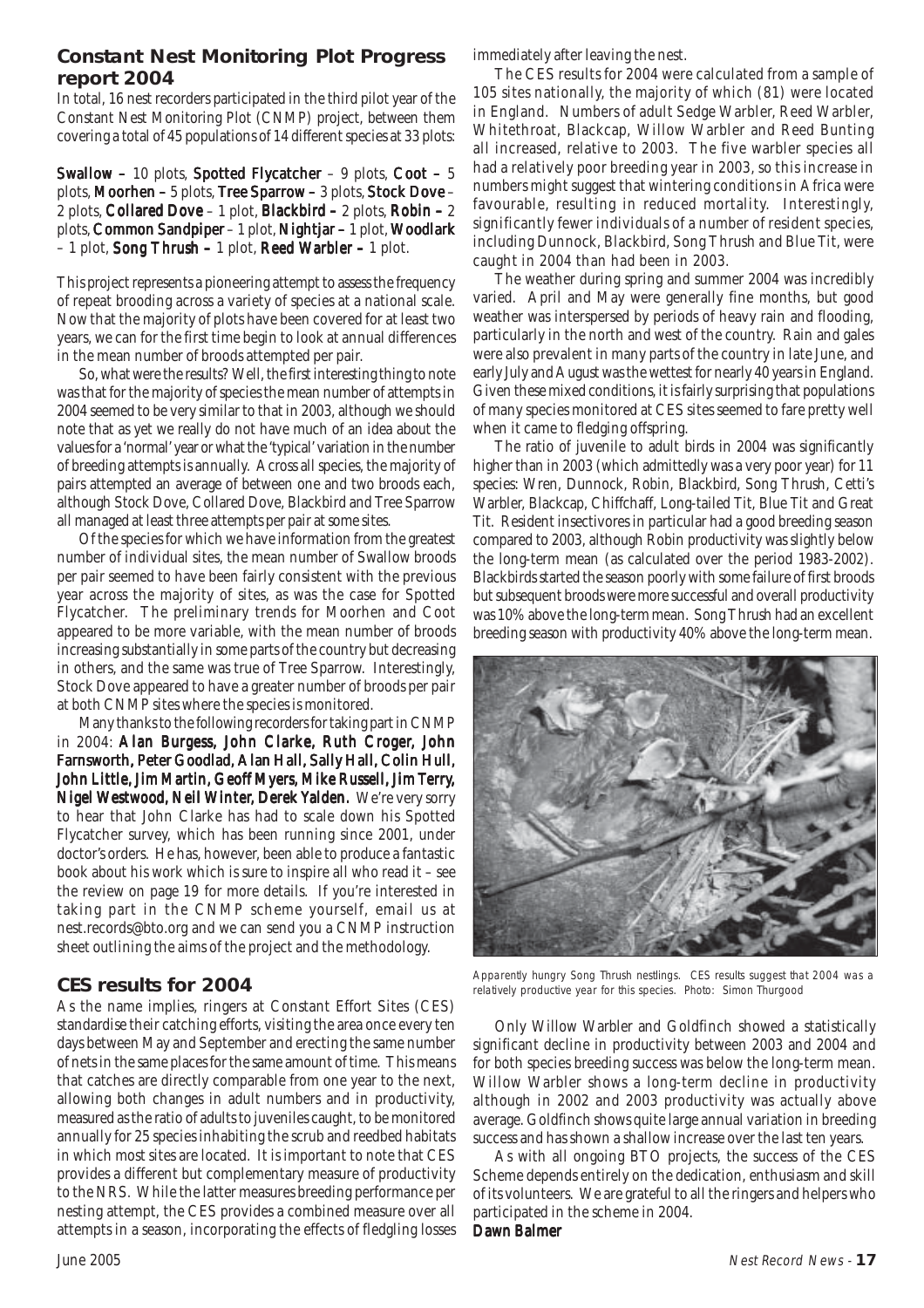### **Boxing clever – nest site designs on the Internet**

Those of you who have examined the BTO Nestbox Guide, published last year, will have realised that it contains designs for far fewer species than did its forerunners, allowing us to focus in more detail on those that will be most frequently used. What about the other species? Is this a case for the non-passerine discrimination commission?

Well, those of you wishing to construct nest boxes or platforms for species at the more exotic end of the avian spectrum need panic no longer. The sections of text and diagrams that were not incorporated into the revised guide are now available in a .pdf document which can be downloaded from the Internet at www.bto.org/notices/nestbox\_guide.htm. In addition, some thumbnail sketches have been added which give a more immediate idea of the dimensions of the box than did the old guide. The designs outlined include:

- · Chimney boxes for Tawny Owl
- · Tunnels for Kingfisher and Sand Martin
- Tern rafts
- Raptor platforms
- · Artificial islands

Individual species notes about the preferred artificial nest sites of a range of divers and grebes, wildfowl, seabirds, raptors, waders, near passerines and less common passerines are also provided. The eventual aim is to build a nestbox area of the BTO website containing separate sections for each species.

All past editions of the BTO Nestbox Guide have relied on the generous contributions from BTO members who have given freely of their hard-won, first-hand knowledge. The proposed area on the web site will continue in this tradition. It will, most likely,

#### **Dimensions for a 24 box Sparrow Terrace**

The House Sparrow Terrace at WWT Llanelli comprises four separate blocks, each containing six compartments. The four blocks were installed butting up to each other, giving an overall configuration of 24 boxes in two tiers. The outer frame of each block is ¾" thick. The front of each compartment is 7¾" across, and 6" in height, and fits flush when closed. Each compartment is 7¼" wide, 6 5/8" high and 8¼" deep and the hole diameter is about 1 9/16" (37-38mm). There is no back to the terrace, the four blocks butting up to the wooden side of the Flamingo House. The overall width of each of the four be built one species at a time according to available information (and time). I hope the availability of information for the old guide is of use to you. I also hope its publications will serve as encouragement to continue in the tradition of nestbox innovation and I look forward to future contributions, which can be sent via the BTO Nest Records Officer at nest.records@bto.org.

#### Chris du Feu

### **The new BTO Nestbox Guide by Chris du Feu**

Previous versions of Chris' nestbox guides have always been in great demand. Released during National Nest Box Week 2004, this allnew, 78 page, full colour version is for both beginners and the more experienced. It concentrates on the commoner nestbox species and provides advice on construction and siting.



Price £8.99 (incl. p&p).

Please make cheques payable to 'BTO Services', and send to BTO (Nestbox Guide), The Nunnery, Thetford, Norfolk IP24 2PU.

blocks is 27", including the thickness of the outer frame.

Each of the four blocks is supported by strut type supports, one at either end of the block, making eight supports in all for the 24 box terrace. The front of each compartment is hinged at the top (upper tier) or bottom (lower tier). Across the mid line between the upper and lower tiers, there is a simple catch to lock the fronts of each box in place.

Incidentally, it took three years before there was substantial colonisation of the terrace. In the first two years, only two of the boxes were occupied.

#### **Tony Jenkins**





The diagrams here show:

 $\blacktriangleright$  the completed terrace with 4 blocks, each of 6 compartments (above);

 $\blacktriangleright$  the design of each individual block. showing the placement of hinges and securing catches (left);

 $\blacktriangleright$  the dimensions of each individual compartment (right)

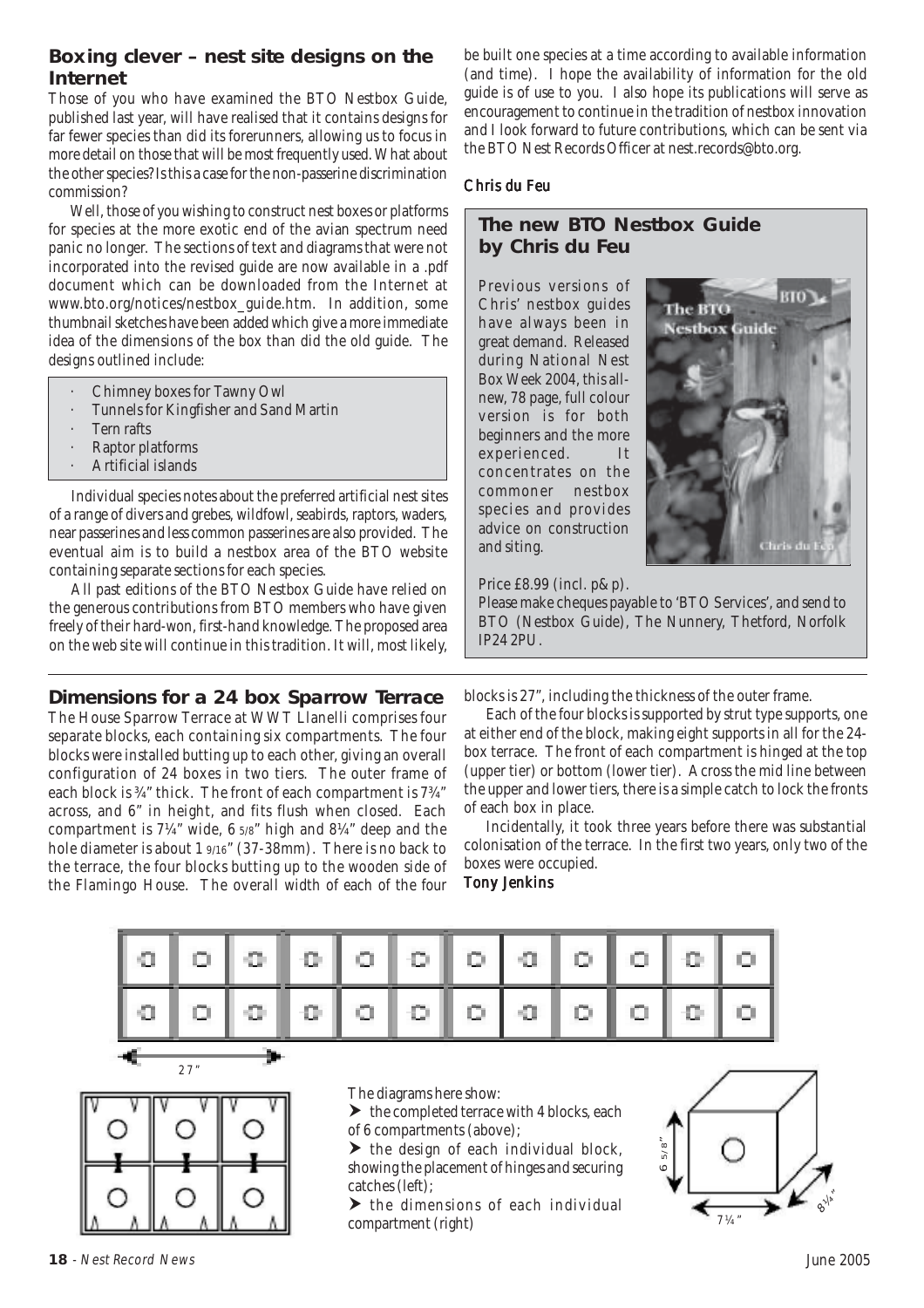# **Reviews & Requests**

# **Book Reviews**

#### Reed Warblers: at Rostherne Mere

By Malcolm Calvert English Nature, Shrewsbury ISBN 1 85716 871 2. 144pp. £10.00



Malcolm Calvert has been studying the Reed Warblers at Rostherne Mere near Knutsford from

1972 and has completed hundreds of Nest Record Cards

and ringed thousands of birds since then. This must surely rank as one of the all-time classic volunteer long-term projects and the results in this book are fascinating. Malcolm has produced an extremely readable account of the bird, the place and his studies. It is absolutely full of information and nicely produced with many illustrations. This is not only a must-have book for Reed Warbler enthusiasts but also for anybody interested in British birds, full stop!

#### The Spotted What!?

By John Clarke Plum Tree Publishing, Worcester ISBN 0-9533646-2-3. 73pp. £5.99



John Clarke has become known as the The Flycatcher Man near

where he lives because he has managed to inveigle the populations of nine villages in and around Worcestershire to keep track of the Spotted Flycatchers nesting in their gardens! This is a superb little book that is not only full of information about Spotted Flycatchers but also recounts amusing tales of John's interactions with the people he came across as part of his study. The book contains a wealth of information about this little studied species and will provoke you to want to find out more. Written by a keen nest recorder, and presenting a comparison of John's data with those from the rest of the Nest Record Scheme, I heartily recommend this book as one you will find difficult to put down!

### Humphrey Crick

# **The National Nest Reference Collection**

Last year was another good year for building up our collection of the nests of British breeding birds. We now have some 900 nests and over 200 photographic images of nests, representing 125 species. Many thanks again to all those who have helped us by sending nests or allowing us to copy photographic slides or prints. Information on the nests held, although not yet the images, may be found on the Hunterian Museum web site using the online search facility at http://www.huntsearch.gla.ac.uk/.

In Nest Record News of April last year, the Editor mentioned that we lacked nests of Bearded Tit. Two readers kindly responded with nests from Humberside in the East and Leighton Moss in the West. We also obtained, from studies being conducted in the

Hebrides, a small group of Twite nests, another species I was keen to have represented. An unexpected bonus was two Hawfinch nests, also from Scotland.

We continue, however, to enhance collections of nests already represented, in order to illustrate the range of within-species variation. We were, for example, able to benefit again from an RSPB study on the breeding of Yellow Wagtail and from a similar study by the Institute of Ecology and Hydrology, Banchory, on the Meadow Pipit. We are keen to give good homes to nests with associated breeding records coming from similar studies. So do bear us in mind.

What are my wishes for 2005? Well we still have no nests of Collared Dove, Nightingale, Grasshopper Warbler or Corn Bunting; they would be nice additions. Have a good nest recording season! For further information do get in touch with me at:

Division of Environmental and Evolutionary Biology University of Glasgow G12 8QQ Tel. 0141 330 4779 Email: M.Hansell@bio.gla.ac.uk

#### **Mike Hansell**

# **Request for Peregrine prey data**

Raptor Biologists in New York City are investigating the extent to which Peregrines hunt at night. They would greatly appreciate receiving reports of direct observations of Peregrines in Europe capturing birds at night including date, time, weather conditions, prey captured (if known), and any other relevant details. Also, they would like to obtain lists of birds found as prey/remains at Peregrine nest sites or under prominent perches for species that migrate or display at night, such as Woodcock, Jack Snipe, Water Rail and Corncrake. Please contact:

Dr Robert DeCandido 1831 Fowler Avenue Bronx, New York 10462-3708 **USA** Email: rdcny@earthlink.net